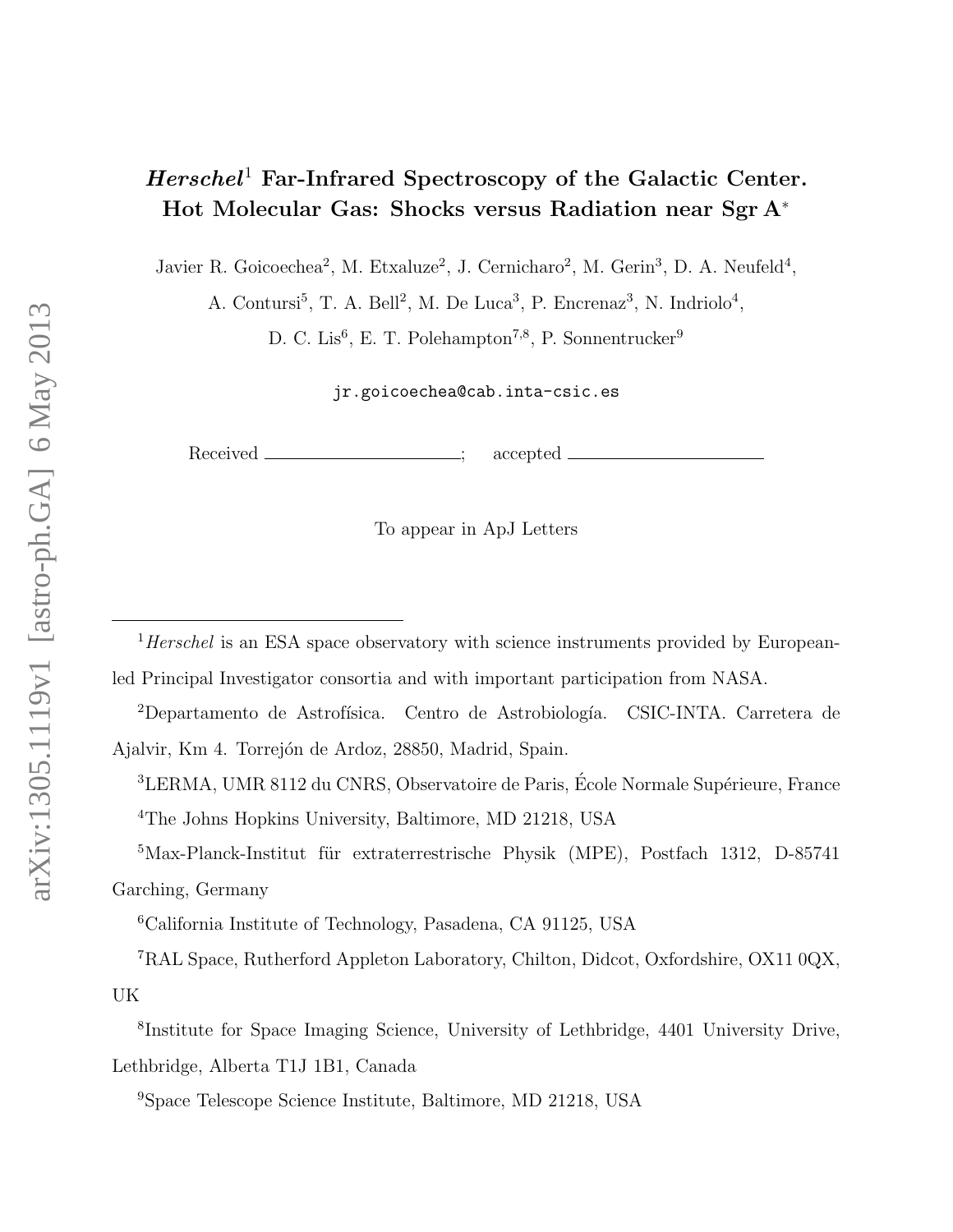# ABSTRACT

We present a  $\sim$ 52-671 µm spectral scan toward Sgr A<sup>\*</sup> taken with the PACS and SPIRE spectrometers onboard Herschel. The achieved angular resolution allows us to separate, for the first time at far-IR wavelengths, the emission toward the central cavity (gas in the inner central parsec of the galaxy) from that of the surrounding circum-nuclear disk. The spectrum toward Sgr A<sup>∗</sup> is dominated by strong [O III], [O I], [C II], [N III], [N II], and [C I] fine structure lines (in decreasing order of luminosity) arising in gas irradiated by UV-photons from the central stellar cluster. In addition, rotationally excited lines of <sup>12</sup>CO (from  $J=4-3$  to 24-23), <sup>13</sup>CO, H<sub>2</sub>O, OH, H<sub>3</sub>O<sup>+</sup>, HCO<sup>+</sup> and HCN, as well as ground-state absorption lines of OH<sup>+</sup>, H<sub>2</sub>O<sup>+</sup>, H<sub>3</sub>O<sup>+</sup>, CH<sup>+</sup>, H<sub>2</sub>O, OH, HF, CH and NH are detected. The excitation of the <sup>12</sup>CO ladder is consistent with a hot isothermal component at  $T_{\rm k} \simeq 10^{3.1}$  K and  $n(\rm H_2)$  $\lesssim$ 10<sup>4</sup> cm<sup>-3</sup>. It is also consistent with a distribution of temperature components at higher density with most CO at  $T_k \leq 300 \text{ K}$ . The detected molecular features suggest that, at present, neither very enhanced Xray, nor cosmic-ray fluxes play a dominant role in the heating of the hot molecular gas. The hot CO component (either the bulk of the CO column or just a small fraction depending on the above scenario) results from a combination of UVand shock-driven heating. If irradiated dense clumps/clouds do not exist, shocks likely dominate the heating of the hot molecular gas. This is consistent with the high-velocity gas detected toward Sgr A<sup>\*</sup>.

Subject headings: black hole physics — Galaxy: center — infrared:  $ISM - ISM$ : molecules, shocks waves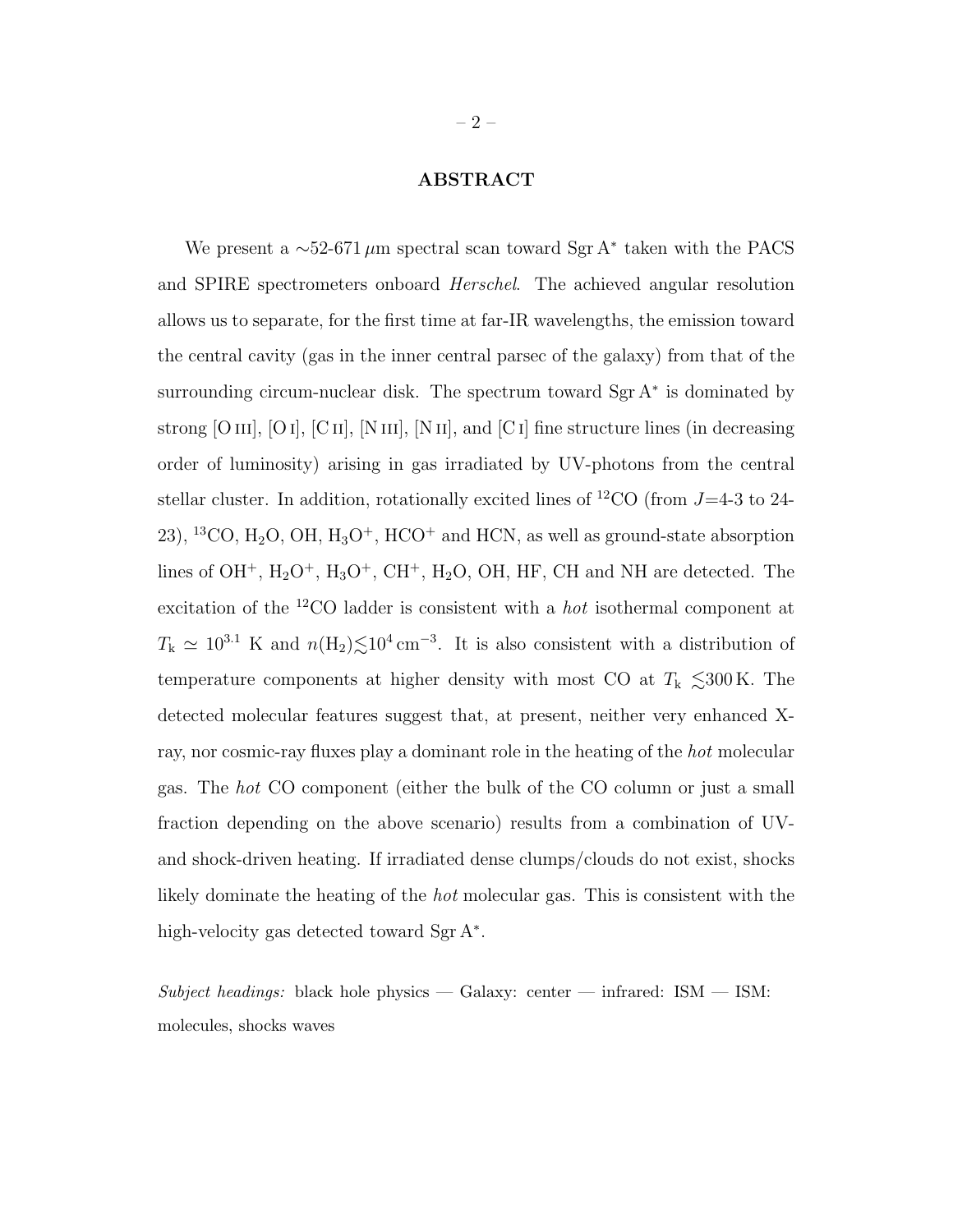## 1. Introduction

The Galactic center (GC), in particular the interstellar material in the immediate vicinity (< 5 pc) of the central black hole, represents a unique environment for our understanding of galactic nuclei and galaxy evolution. At a distance  $d = 8.0 \pm 0.5$  kpc [\(Reid 1993\)](#page-15-0), the nucleus of our galaxy is a few hundred times closer than the nearest active galactic nuclei (AGNs), thus allowing high spatial resolution studies. The distribution of gas and dust toward the GC [\(Genzel et al. 2010\)](#page-13-0) consists of a central cavity of radius ∼1.5 pc containing warm dust and gas heated and ionized by the central cluster of massive stars orbiting close to the black hole (Sgr A<sup>∗</sup> radio source position). Some of the ionized gas streamers (the "mini-spiral") bring material close to the very center [\(Yusef-Zadeh & Morris](#page-15-1) [1987,](#page-15-1) see Figure 1).

Between ∼1.5 pc and ∼5 pc, a disk of denser molecular gas exists (the circum-nuclear disk or CND; [Guesten et al. 1987\)](#page-13-1). However, its density is not well constrained ( $\sim 10^4$ - $10^8 \text{ cm}^{-3}$ ) and it is not yet clear whether all the material in the CND is stable against the strong tidal forces in the region or has a more transient nature [\(Bradford et al. 2005;](#page-13-2) Montero-Castaño et al. 2009; [Requena-Torres et al. 2012\)](#page-15-2). The molecular gas toward the central cavity has been less studied, first because high angular resolution is required to separate the different components and also because column densities are inevitably lower and emission lines are intrinsically weak. Nevertheless, the detection of CO ro-vibrational lines in absorption [\(Moneti et al. 2001\)](#page-14-1) and of broad  $NH<sub>3</sub>$  (6,6) emission lines close to Sgr A<sup>∗</sup> [\(Herrnstein & Ho 2002\)](#page-14-2) suggests that *hot* molecular gas must exist interior to the CND.

Owing to the lower dust extinction at far-IR wavelengths and because of the strong emission from the interstellar component related to AGN and star formation activity, the relevance of far-IR spectroscopy to characterize extragalactic nuclei has notably increased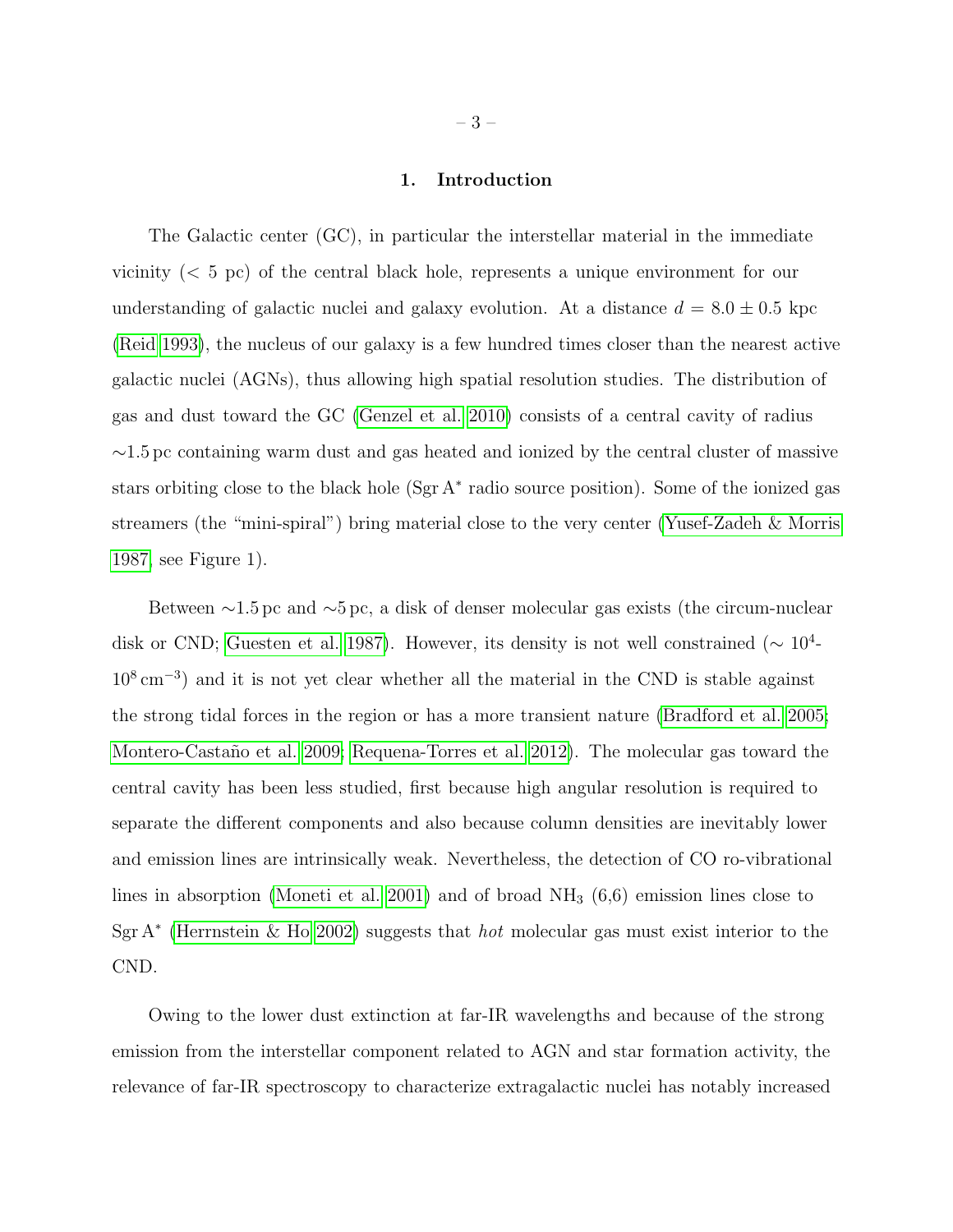(e.g., [van der Werf et al. 2010\)](#page-15-3). The far-IR spectrum of the Milky Way's nucleus is obviously a key template.

The angular resolution achieved by the Herschel Space Observatory ( $\sim 10'' - 40''$ ; [Pilbratt et al. 2010\)](#page-15-4) allows us to separate the emission of the central cavity from the CND. In this Letter we present initial results from a Herschel far–IR spectroscopic study of the GC. We present the complete PACS [\(Poglitsch et al. 2010\)](#page-15-5) and SPIRE [\(Griffin et al. 2010\)](#page-13-3) spectra toward Sgr A<sup>∗</sup> that are part of the PRISMAS and SPECHIS Guaranteed-Time Programs. We discuss the properties and possible origin of the atomic and of the hot molecular gas.

# 2. Observations and Data Reduction

PACS spectra between ∼52 and ∼190 µm were obtained during 2011 March and 2012 March. The PACS spectrometer provides 25 spectra over a  $47'' \times 47''$  field-of-view (FoV) resolved in 5×5 "spaxels", each with a size of  $\sim$ 9.4". The resolving power varies between  $R=\lambda/\Delta\lambda \approx 1000$  at ~100 µm and  $R\simeq 5000$  at ~70 µm. The central spaxel was centered on Sgr A<sup>\*</sup> ( $\alpha_{2000}$ : 17<sup>h</sup>45<sup>m</sup>40.04<sup>s</sup>,  $\delta_{2000}$ : -29<sup>o</sup>00'28.19"). The observations were carried out in the "unchopped" mode (IDs 1342217802 and 342242442). Background subtraction was achieved by removing the telescope background spectrum measured on a distant off-position. The observing time was ∼2.4 hr. The measured width of the point spread function is relatively constant for  $\lambda \lesssim 100 \,\mu$ m (∼spaxel size) but increases at longer wavelengths. In particular only  $\approx$ 40% of a point source emission would fall in the central spaxel at  $\approx$ 190  $\mu$ m. Therefore, owing to the extended nature of the emission, the flux measured by a single spaxel cannot be used individually. Instead, we added the  $3\times3$  central spaxels ( $\sim30''\times30''$ ).

SPIRE-FTS observations between  $\sim$ 194 and  $\sim$ 671 µm were obtained during 2011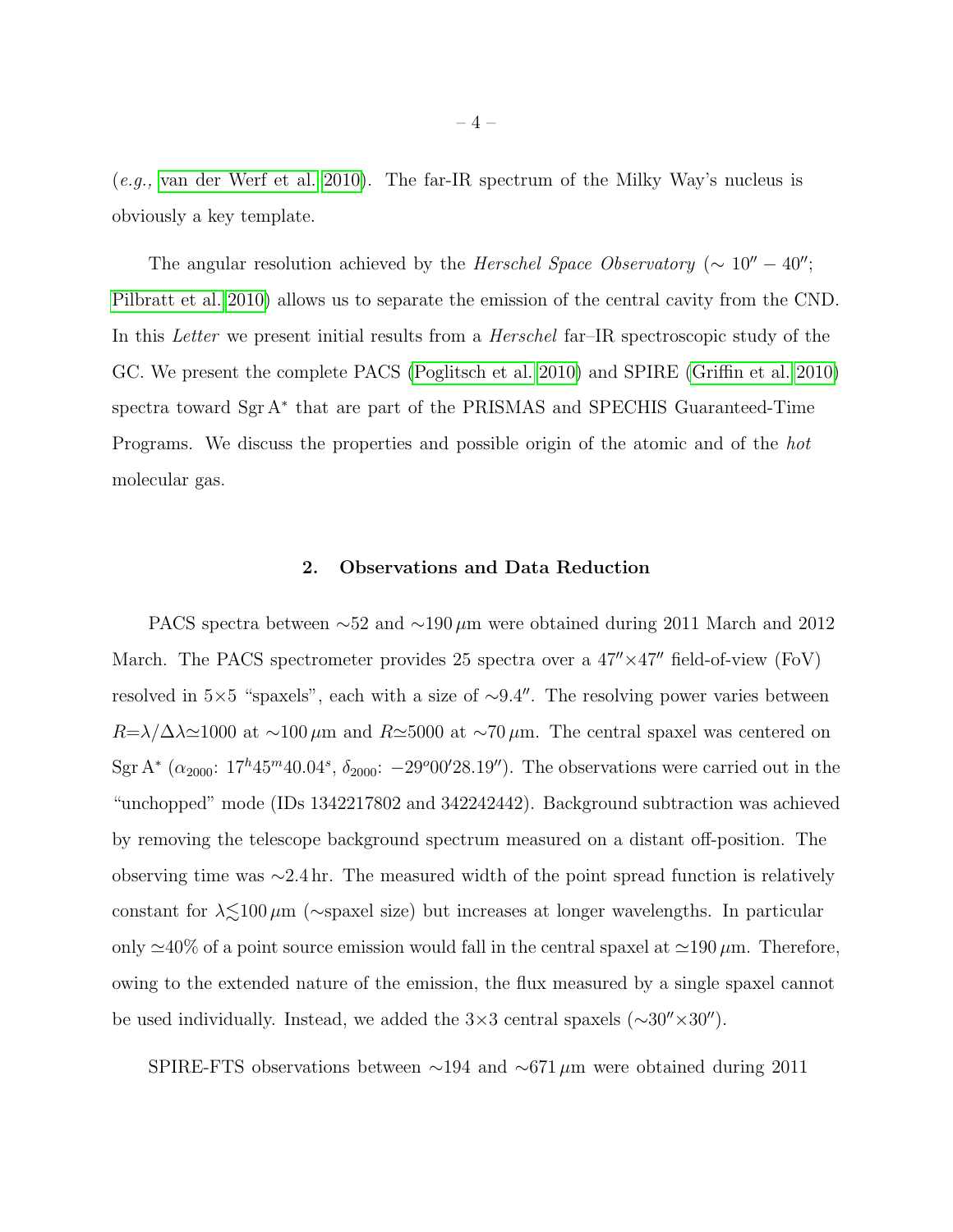February (ID1342214845). The SPIRE-FTS uses two bolometer arrays covering the 194-313  $\mu$ m and 303-671  $\mu$ m bands at 0.04 cm<sup>-1</sup> resolution (R $\simeq$ 500-1000). The two arrays contain 19 and 37 detectors separated by  $\sim$ 2 beams (51" and 33" respectively). The unvignetted FoV is ∼2'. The observing time was 798 s. The *Herschel* data were processed with HIPE 9.2. Table [1](#page-16-0) summarizes the atomic and CO line intensities obtained in a  $\sim$ 30″×30″ aperture.

## 3. Results: Spectroscopy

Figure [1](#page-17-0)a shows the CO J=13-12 line intensity map of the central  $\sim$ 4 pc of the Galaxy displaying extended excited CO emission that peaks toward the northern and southern lobes of the CND (hereafter N-CND and S-CND). Figures [1](#page-17-0)b, c and d show the CO  $J=19-18$ , [N III] 57 and [O I] 63  $\mu$ m line spectral-maps respectively.

Figure [2](#page-18-0) shows the complete  $\sim$ 52-671 µm spectrum toward Sgr A<sup>\*</sup> (black curves) and toward a bright position at the inner edge of the S-CND, ∼1 pc from Sgr A<sup>∗</sup> (only for PACS; gray curves). The far-IR spectrum toward Sgr A<sup>\*</sup> is dominated by strong emission from atomic fine structure lines ([O III], [O I], [C II], [N III], [N II], and [C I]), high-J CO rotational lines (up to  $J=24-23$  toward the central cavity and up to  $J=30-29$  in the CND),  $mid-J HCO<sup>+</sup>$  and HCN emission lines and ground-state absorption lines from light hydrides  $(OH^+$ ,  $H_2O^+$ ,  $H_3O^+$ ,  $CH^+$ , HF, CH, NH, OH and  $H_2O$ ). Among the molecular ions, only  $H_3O^+$  shows absorption lines from excited levels (metastable levels up to  $J_K=6_6$  toward the central cavity). The detection of rotationally excited lines from  $H_2O$ , OH and  $H_3O^+$ in absorption, suggests that a non negligible fraction of excited molecular gas resides at relatively low densities.

Owing to the  $A_V \simeq 30$  mag of extinction toward the GC [\(Genzel et al. 2010\)](#page-13-0), in the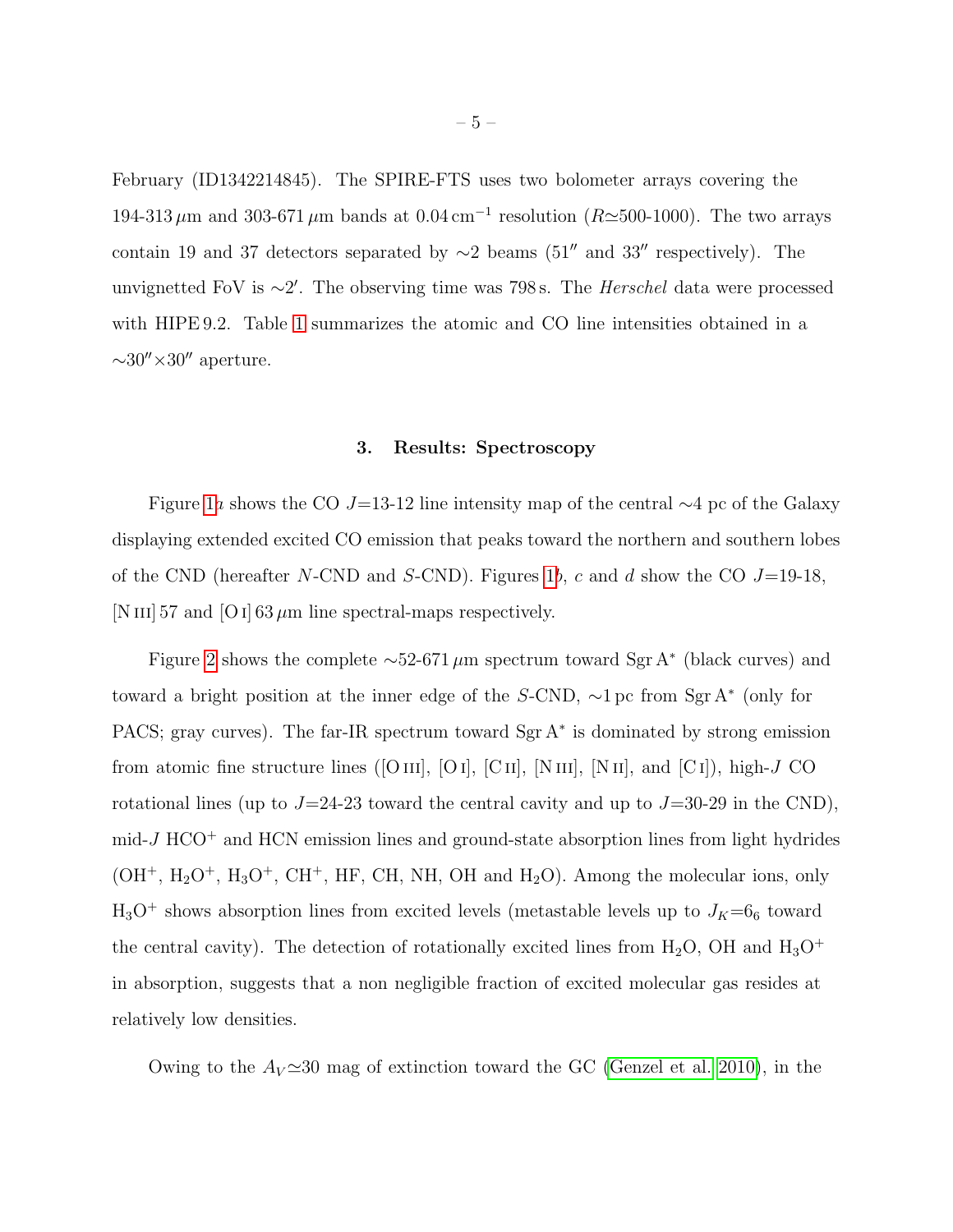following discussion we correct all line intensities  $(I_0=C_\lambda I_{obs})$  using an extrapolation of the mid-IR extinction-law derived by Lutz [\(1999\)](#page-14-3) for Sgr A<sup>\*</sup>. These corrections are  $< 15\%$ in the far-IR (Table 1). The corrected line luminosities in the inner  $\sim 30'' \times 30''$  ( $\sim 0.6$  pc in radius) are<sup>[1](#page-5-0)</sup>  $L_{\rm [OIII]} \simeq 885\,L_{\odot},\ L_{\rm [OI]} \simeq 855\,L_{\odot},\ L_{\rm [CII]} \simeq 230\,L_{\odot},\ L_{\rm [NIII]} \simeq 130\,L_{\odot},\ L_{\rm [NII]} \simeq 120\,L_{\odot},$  $L_{\rm ^{12}CO} \simeq 125 L_{\odot}$ ,  $L_{\rm ^{13}CO} \simeq 4 L_{\odot}$  and  $L_{\rm [CI]} \simeq 6 L_{\odot}$  (adopting d=8 kpc).

### 3.1. Ionized Gas and Neutral Atomic Gas

The velocity resolution of PACS spectra at short wavelengths,  $\lesssim$ 100 km s<sup>-1</sup>, allows one to resolve shifts in the line profile peak velocity if they are large. Figures [1](#page-17-0)c and d show the [O i] 63 and [N iii] 57  $\mu$ m line maps. The Doppler shifts of both lines reveal motions of the neutral and of the ionized gas, with blueshifted velocities observed toward the S-CND and redshifted toward the N-CND. The  $[N\text{ III}]$  57  $\mu$ m lines show a similar pattern to the [Ne II]  $13 \mu$ m lines observed at higher spatial and spectral resolution [\(Irons et al. 2012\)](#page-14-4). They are consistent with ionized gas streamers orbiting or falling in a potential dominated by the central black hole [\(Serabyn & Lacy 1985;](#page-15-6) [Paumard et al. 2004\)](#page-15-7). Note that both the [O I] 63 and [N III] 57  $\mu$ m lines show high-velocity wing emission ( $\gtrsim \pm 300 \,\mathrm{km \, s^{-1}}$ ) toward Sgr A<sup>∗</sup> and narrower profiles at greater distances from the center. This high-velocity gas is likely associated with clouds/clumps moving fast and close to Sgr A<sup>∗</sup> .

The spatial distribution of the [N III] lines follows the dense filaments  $(n_e > 10^{3.5} \text{ cm}^{-3})$ of ionized gas orbiting Sgr A<sup>∗</sup> (the mini-spiral shown in Figure 1, [Yusef-Zadeh & Morris](#page-15-1) [1987\)](#page-15-1). This lower limit to the electron density  $(n_e)$  is estimated by comparing the [O III] 88–to–[O III] 52 line intensity ratio of  $0.21 \pm 0.12$  (hereafter [O III] 88/52) with the

<span id="page-5-0"></span><sup>&</sup>lt;sup>1</sup>We obtain  $L_{\text{FIR}}(50-1000 \,\mu\text{m}) \approx 10^{5.1} L_{\odot}$  using *Herschel* photometric data from Etxaluze et al. (2011).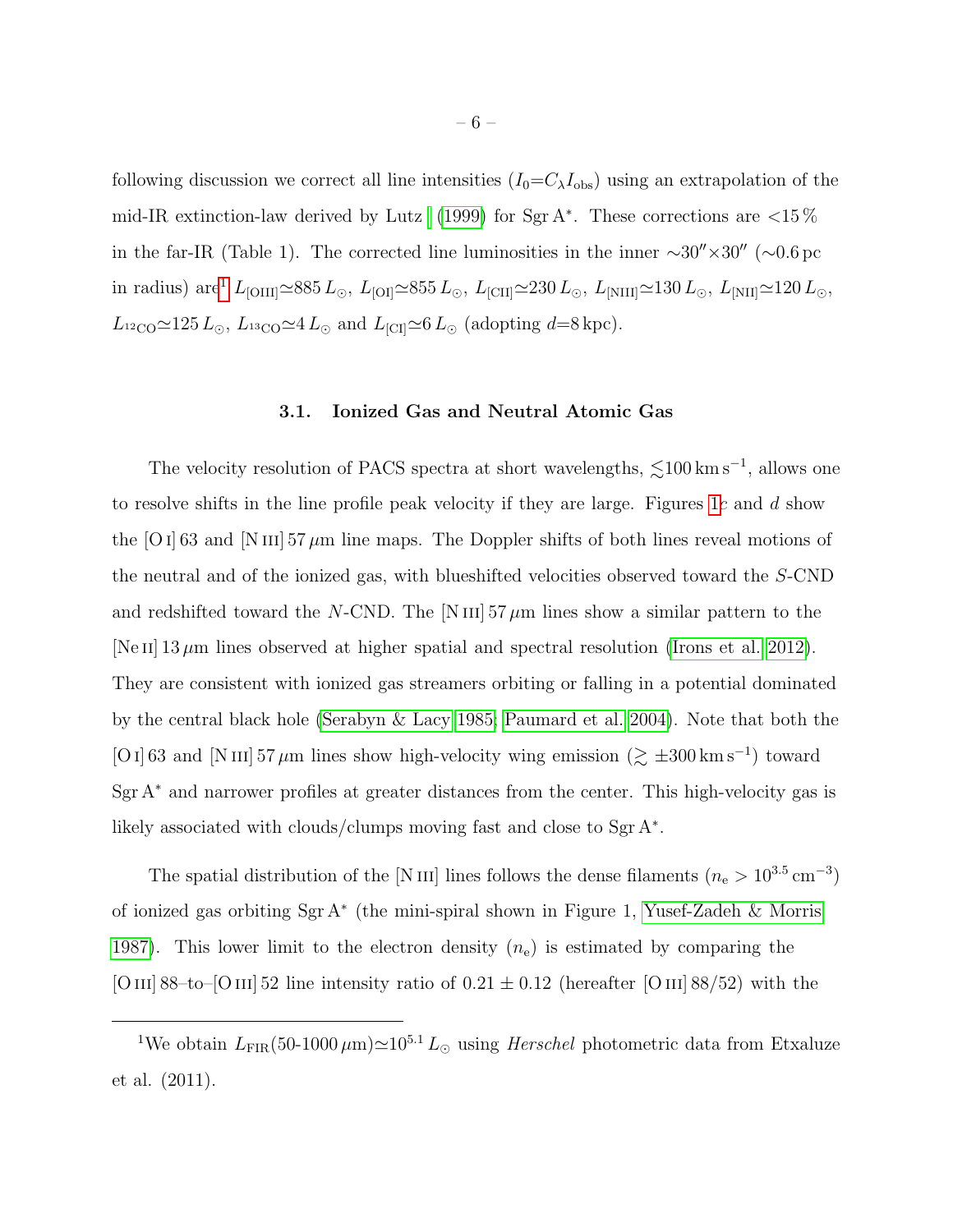semi-empirical prescription of Rubin et al. [\(1994\)](#page-15-8).

The  $[N III]$  57 and  $[N II]$  122  $\mu$ m line intensities can also be used to estimate the effective temperature of the ionizing radiation  $(T_{\text{eff}})$  for a given  $n_{\text{e}}$  (Rubin et al. 1994). The [N III]  $57/[N II]$  122 = 1.31 ± 0.51 intensity ratio toward Sgr A<sup>\*</sup> results in  $T_{\text{eff}} \approx 35,000 \pm 1000$  K (see [Shields & Ferland 1994,](#page-15-9) for photoionization detailed models).

The strong UV radiation field from stars in the central parsec is thought to dominate the heating of the dust grains and of the neutral atomic gas [\(Genzel et al. 1985;](#page-13-4) [Jackson](#page-14-5) [et al. 1993\)](#page-14-5). The low  $(L_{\text{[OI]}}+L_{\text{[CII]}})/L_{\text{FIR}}\simeq8\times10^{-3}$  luminosity ratio toward the central cavity agrees with the low efficiency heating mechanisms expected in photodissociation regions (PDRs). In addition, [O I]  $63/[C\text{H}] 158 = 3.32 \pm 1.31$  and [O I]  $145/63 = 0.12 \pm 0.05$ line intensity ratios are observed toward Sgr A<sup>∗</sup> . These are similar to the ratios observed in strongly irradiated PDRs like the Orion Bar [\(Bernard-Salas et al. 2012\)](#page-13-5) but are significantly lower than the expected ratios in shocked gas and in X-ray dominated regions (XDRs; [Maloney et al. 1996\)](#page-14-6). Therefore, the neutral atomic gas  $(n_H \sim 10^{4-5} \text{ cm}^{-3})$  is predominantly heated by UV photons  $(G_0 > 10^4)$  times the mean interstellar radiation field). Atomic gas temperatures  $\leq 500 \,\mathrm{K}$  are expected in this PDR range [\(Wolfire et al.](#page-15-10) [1990\)](#page-15-10). Nevertheless, narrow (unresolved) absorption components from foreground gas in the GC (e.g., [Sonnentrucker et al. 2013\)](#page-15-11) can affect the total [O i] 63 and [C ii] 158  $\mu$ m fluxes measured by PACS at medium spectral resolution (both are ground-state transitions). Hence, the actual ratios may be different, and our unresolved  $[O I]$  and  $[C II]$  intensities may have less diagnostic power.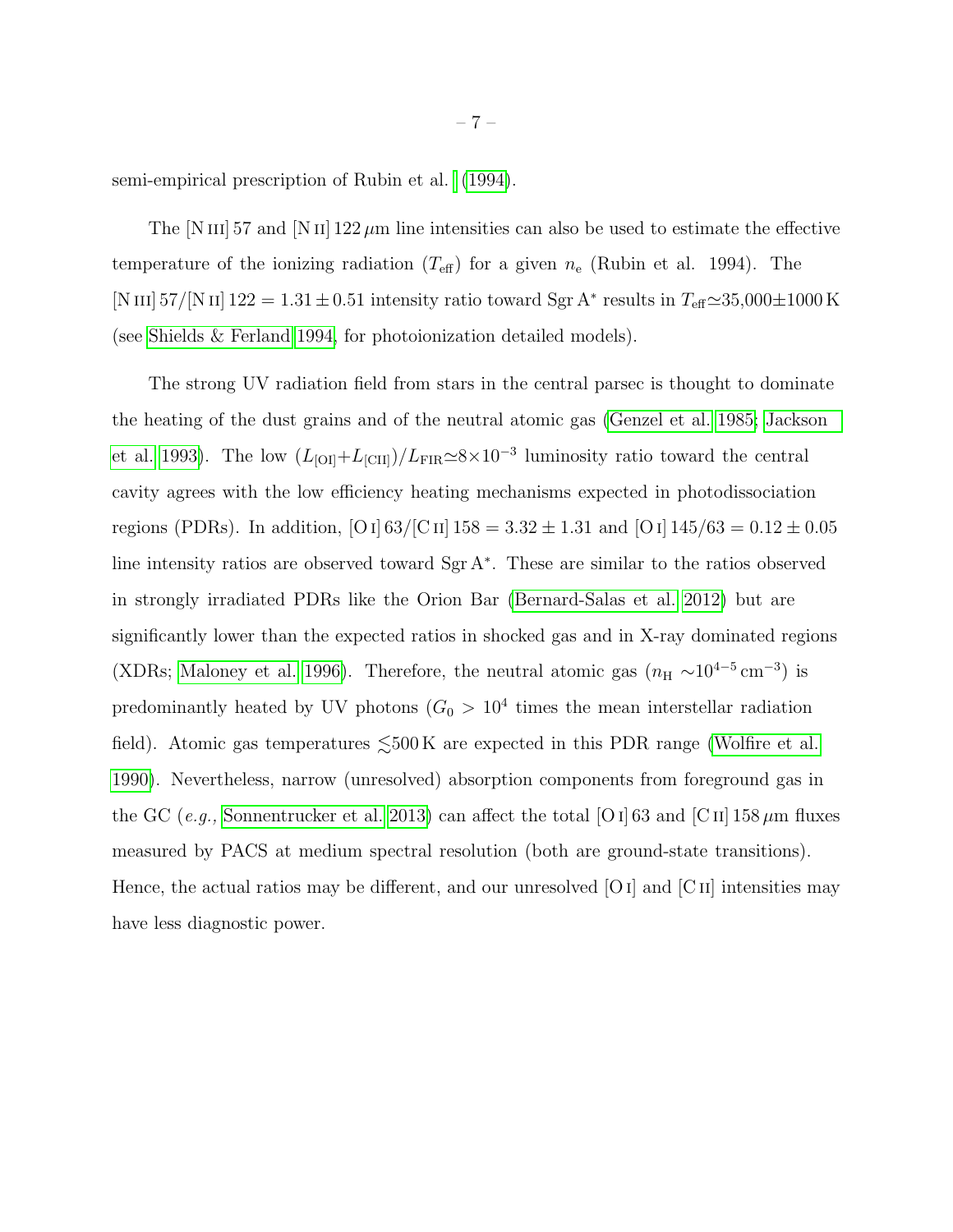### 3.2. Hot Molecular Gas

Figure [3](#page-19-0)a shows all detected <sup>12</sup>CO lines toward the central cavity on a *rotational* diagram that assumes extended emission. The average  ${}^{12}CO/{}^{13}CO$  line intensity ratio is 22 $\pm$ 9 (lines J=5-4 to 10-9), thus consistent with the <sup>12</sup>C/<sup>13</sup>C $\simeq$ 20-25 isotopic ratio inferred in the Sgr A complex [\(Penzias 1980\)](#page-15-12). Hence, the observed line intensity ratios are compatible with optically thin <sup>12</sup>CO line emission (see the next section).

By fitting the <sup>12</sup>CO lines detected by SPIRE and PACS independently, we obtain  $T_{\rm rot}$ (SPIRE) $\simeq$ 87 K and  $T_{\rm rot}$ (PACS) $\simeq$ 232 K respectively.  $T_{\rm rot}$  is a good measure of the gas temperature only in the high density limit (close to local thermodynamic equilibrium, LTE). In this case, the two slopes could be associated with two different temperature components, the hotter one representing  $\lesssim 4\%$  of the total <sup>12</sup>CO column density. Alternatively,  $T_{\text{rot}}$  can reflect much higher gas temperatures if the density is significantly lower than the critical density for collisional excitation  $(n_{cr}(H_2) > 10^7 \text{ cm}^{-3}$  for the observed high-J lines).

In fact, a closer inspection of the rotational diagram shows that  $T_{\text{rot}}$  increases with  $J$ , from  $T_{\text{rot}}(14{\text -}18) \approx 160 \text{ K}$  to  $T_{\text{rot}}(19{\text -}24) \approx 250 \text{ K}$ . Therefore, the rotational diagram shows a moderate *positive curvature* and thus even a single temperature component in LTE cannot explain the CO emission detected by PACS. [Neufeld](#page-14-7) [\(2012\)](#page-14-7) pointed out that a moderate positive curvature can be explained either by (1) a subthermally excited single temperature component  $(T_k \gg T_{\rm rot})$  or (2) multiple-temperature components (that could be in LTE).

In order to constrain the range of physical conditions that reproduce the observed CO intensities, we have run a grid of non-local, non-LTE isothermal models [\(Goicoechea](#page-13-6) [et al. 2006\)](#page-13-6) using  ${}^{12}CO-H_2$  collisional rates from Yang et al. (2010). We used a constant beam-averaged CO column density,  $N(CO)$ , and a nonthermal velocity dispersion  $\sigma = 65 \text{ km s}^{-1}$  (from turbulence and macroscopic gas motions), implying  $\Delta v \simeq 150 \text{ km s}^{-1}$  line-widths. These broad widths are consistent with the mid-J CO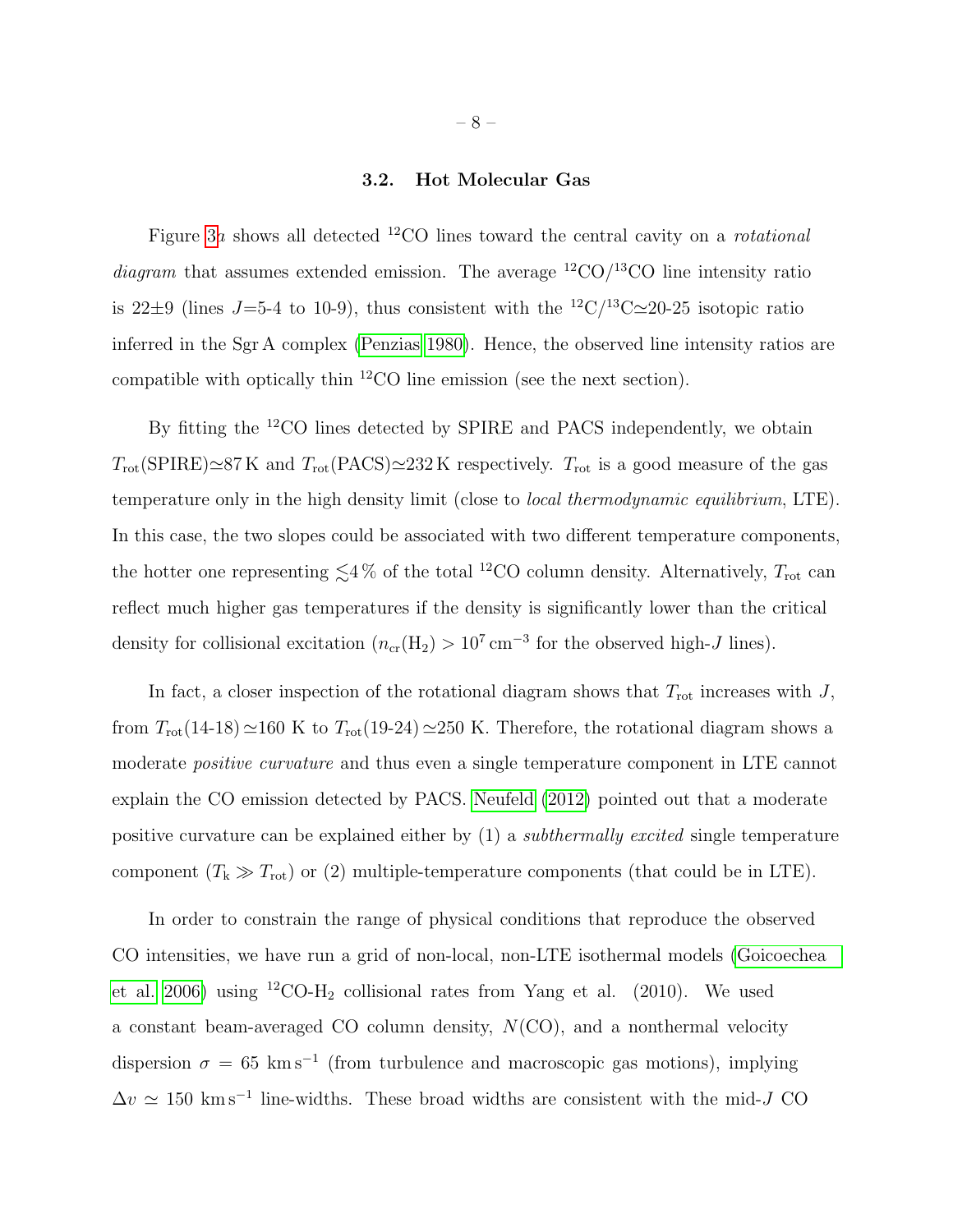line-widths observed with Herschel/HIFI (T.A. Bell 2013, private communication). We adopt  $N({\rm CO}) = \chi({\rm CO}) \times N({\rm H_2}) = 10^{18} \text{ cm}^{-2}$  [\(Genzel et al. 1985\)](#page-13-4), *i.e.*, we assume a CO abundance of  $\simeq 10^{-4}$  and take, from photometric measurements,  $N(\text{H}_2)\simeq 10^{22} \text{ cm}^{-2}$  (A<sub>V</sub> ~ 10) in the central cavity [\(Etxaluze et al. 2011\)](#page-13-7).

Figure [3](#page-19-0)b shows the model results in the form of iso- $T_{\text{rot}}$  contours. To make this plot, we first created rotational diagrams from each model and determined  $T_{\text{rot}}$  by fitting a straight line to the synthetic CO line intensities in the  $J_{\text{up}}=16-24$  range. Figure [3](#page-19-0)b shows that in terms of excitation alone, the same  $T_{\text{rot}}(\text{PACS}) \approx 232 \text{ K}$  can be obtained for different combinations of density and temperature. In a second step, we searched for the range of  $n(\text{H}_2)$  and  $T_k$  values that better reproduce the observed <sup>12</sup>CO lines by fitting their absolute intensities. For the adopted  $N(CO)$ , the best-fit parameters are obtained around  $T_k \simeq 10^{3.1} \text{ K}$ and  $n(\text{H}_2)\simeq10^{3.7}\text{ cm}^{-2}$ . The resulting best-fit rotational diagram is shown as a green curve in Figure [3](#page-19-0)a (note that it is also consistent with the  $3\sigma$  upper limits for higher-J undetected lines).

In a third step, we compared the observations with the more extensive model grid of Neufeld (2012) and studied the dependence of our results on the assumed  $N(CO)$ . For isothermal models, the gas temperature is well constrained and  $T_{k} \approx 10^{3.1}$  K reproduces the observed CO rotational ladder (also the lines detected by PACS alone) independently of the assumed  $N(CO)$ . Even lower densities (for less realistic higher  $N(CO)$  columns) can also reproduce the CO ladder.

In addition to the isothermal solution, multiple gas temperature components can also explain a CO rotational diagram with positive curvature. [Neufeld](#page-14-7) [\(2012\)](#page-14-7) studied the case of a medium with a power-law distribution of temperatures,  $dN(\text{CO})/dT_k = aT_k^{-b}$ . Including all CO lines observed by *Herschel* in the fit gives  $b \simeq 2.0 - 2.5$  and  $n(H_2) \simeq 10^{4-5}$  cm<sup>-3</sup>. In other words, although a small fraction of the total <sup>12</sup>CO column exists at  $T_k>300 \text{ K } (\lesssim 4\%)$ ,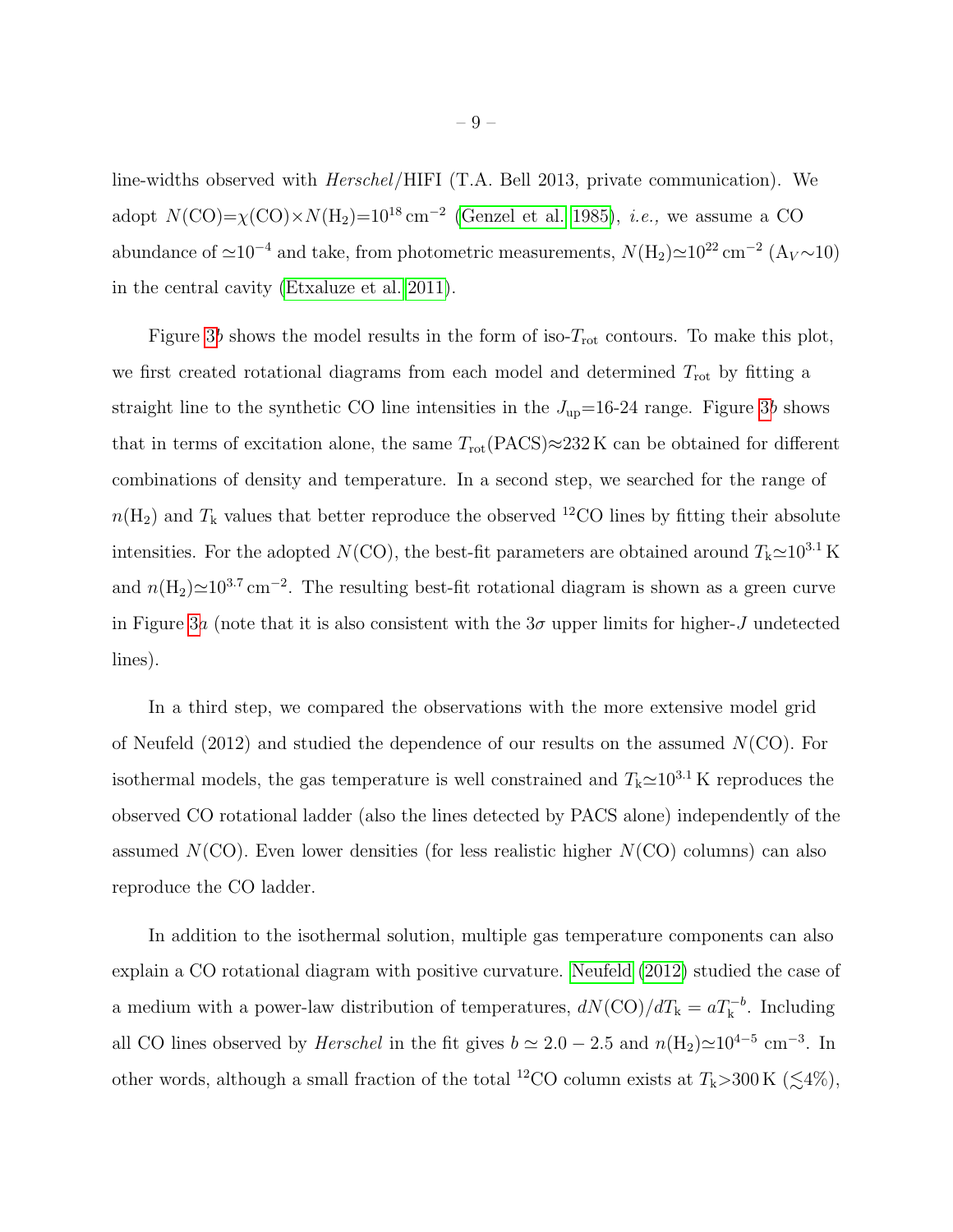most of the  $N(CO)$  column will be at lower temperatures and higher densities than those implied by the isothermal solution. We therefore conclude that the observed CO lines are consistent with either a single, *hot*  $(T_k \approx 10^{3.1} \text{ K})$ , low-density  $(n(H_2) \lesssim 10^4 \text{ cm}^{-3})$  component, or with multiple, cooler components at a higher density. In the latter case, the required density will be above the beam-averaged gas densities in the central cavity  $({\sim}10^{3-4}\,\mathrm{cm}^{-3})$ ; [Etxaluze et al. 2011\)](#page-13-7), implying that the hot molecular gas in the vicinity of Sgr A<sup>∗</sup> does not have a homogeneous distribution but fills a small fraction of the volume.

## 4. Discussion

In this section we discuss the possible heating mechanisms of the hot molecular gas toward the central parsec. In order to evaluate the role of UV radiation in the heating and excitation of CO, we used an updated version of the Meudon PDR code [\(Le Bourlot](#page-14-8) [et al. 2012\)](#page-14-8) to compute synthetic CO rotational diagrams for the integrated CO emission from  $A_V=0$  to 10. We adopted  $G_0=10^{4.9}$  [\(Wolfire et al. 1990\)](#page-15-10) and different gas densities. Our photochemical model includes selective photodissociation of CO-isotopologues and <sup>13</sup>C fractionation. For the considered range of densities, selective photodissociation slightly increases the <sup>12</sup>CO/<sup>13</sup>CO column density ratio over the <sup>12</sup>C/<sup>13</sup>C isotopic ratio (by  $\lesssim$ 25%) at the  $A_V < 2$  surface layers where CO columns are still low. Deeper inside, as the gas temperature decreases, <sup>13</sup>C isotope exchange starts to be important and the <sup>12</sup>CO/<sup>13</sup>CO column density ratio can be lower than the  $^{12}C/^{13}C$  ratio. All in all, we conclude that the beam-averaged  $N(^{12}CO)$  toward Sgr A<sup>\*</sup> cannot be much larger than the adopted  $\sim 10^{18} \text{ cm}^{-2}$ . For these columns and large velocity dispersions, the observed  $^{12}CO$  lines are optically thin. Figure [3](#page-19-0)a shows the resulting CO diagrams for different PDR models and filling factors. By comparing with observations, we see that low-density PDRs  $(n_{\rm H} \le 10^5 \,\rm cm^{-3})$  are not able to reproduce the high- $J$  CO emission and an extra heating/excitation source is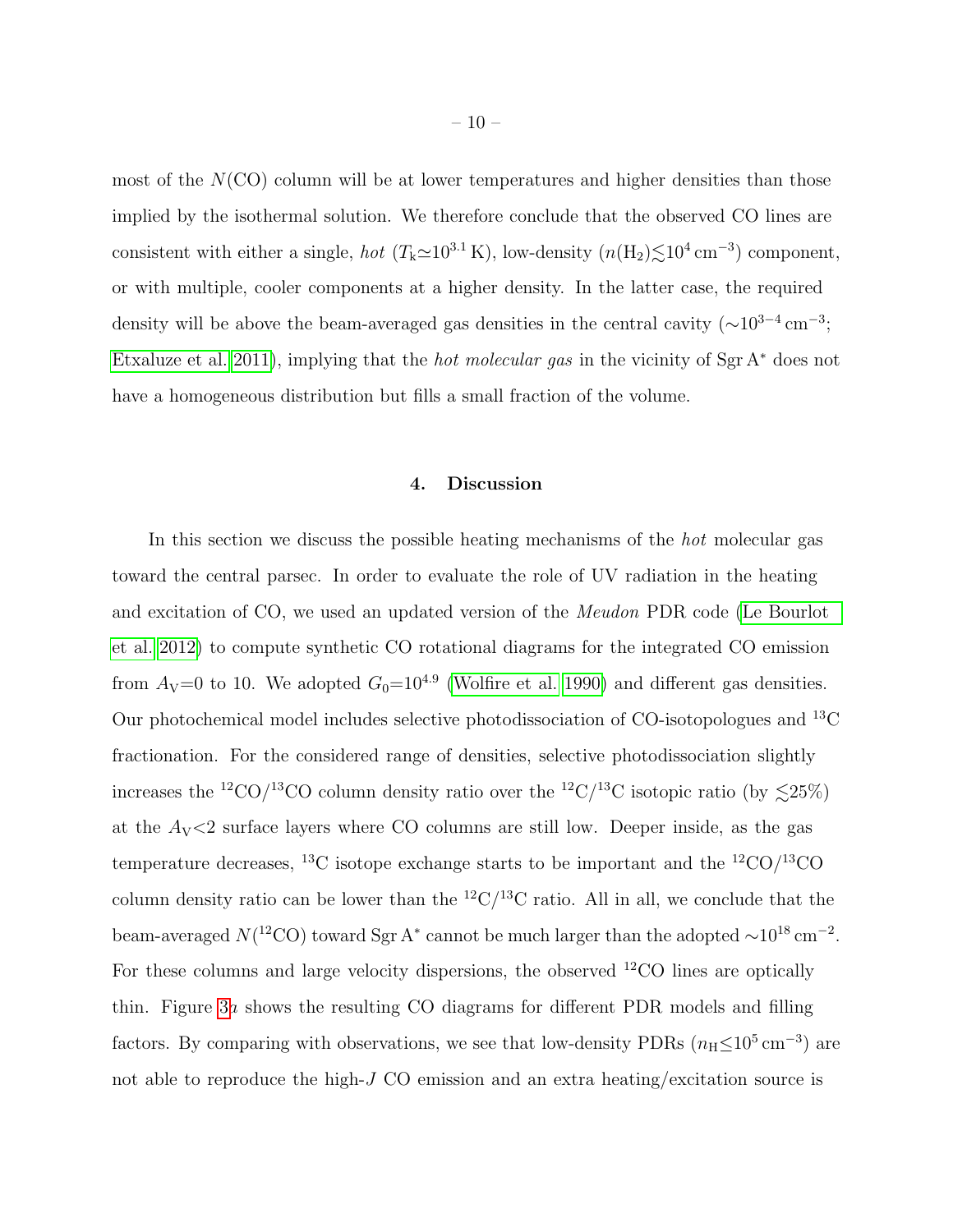needed. In addition to photoelectric heating, denser PDRs  $(n_H \simeq 10^{6-7} \text{ cm}^{-3})$  heat larger columns of molecular gas (to  $T_k \sim 10^3 \text{ K}$ ) by vibrational heating from collisional deexcitation of UV-pumped  $H_2$  molecules. Therefore, in addition to an extended low-density medium, a small filling factor ensemble of irradiated dense clumps/clouds could be responsible of the high-J CO emission [\(Burton et al. 1990\)](#page-13-8). Our best combined PDR models, however, do not provide an entirely satisfactory fit of the CO rotational ladder. This result is consistent with the lack of good high-density fits to the high- $J$  CO lines (see previous the section) and suggests that UV radiation alone can not heat the hot molecular gas.

Interestingly, the SPIRE-FTS spectrum toward Sgr A<sup>∗</sup> resembles that of the M82 starburst galaxy [\(Kamenetzky et al. 2012\)](#page-14-9). However, the hot CO rotational temperatures inferred toward  $Sgr A^*$  are significantly higher than those seen in strongly irradiated PDRs like the Orion Bar, which shows a rotational diagram (up to  $J=21-20$ ) that can be fitted with a single  $T_{\text{rot}}(\text{CO})\simeq150 \,\text{K}$  component [\(Habart et al. 2010,](#page-13-9) C. Joblin et al. in preparation). In addition, even toward the strongly UV-irradiated central cavity, the observed  $L(\text{CO})/L_{\text{FIR}}{\simeq}10^{-3}$  luminosity ratio is higher than the expected ratio in PDRs and XDRs models [\(Meijerink et al. 2013\)](#page-14-10), and it is indeed higher than the observed value in the Orion Bar  $(L({\rm CO})/L_{\rm FIR} \simeq 3 \times 10^{-4}$ ; C. Joblin 2013, private communication).

The current X-ray luminosity near Sgr A<sup>\*</sup> is rather low  $(L_X(2-120 \text{ keV}) < 10^{36} \text{ erg s}^{-1})$ ; B'elanger et al. 2006), far lower than that expected from black hole accretion models. Hence, any incident X-ray flux at a typical distance of ∼0.5 pc from the source  $(F_{\text{X}} < 0.03 \text{ erg cm}^{-2} \text{ s}^{-1})$  would be too low to heat a significant fraction of the molecular gas well above  $T_k$ ∼100 K [\(Maloney et al. 1996\)](#page-14-6).

High cosmic-ray (CR) ionization rates ( $\zeta_{CR} \gtrsim 10^{-15}$  s<sup>-1</sup>) have been inferred in the GC region from  $H_3^+$  observations, and even higher rates have been proposed for the vicinity of Sgr A<sup>\*</sup> ( $\sim$ 2×10<sup>-14</sup> s<sup>-1</sup>; [Goto et al. 2008\)](#page-13-11). At least qualitatively, our detection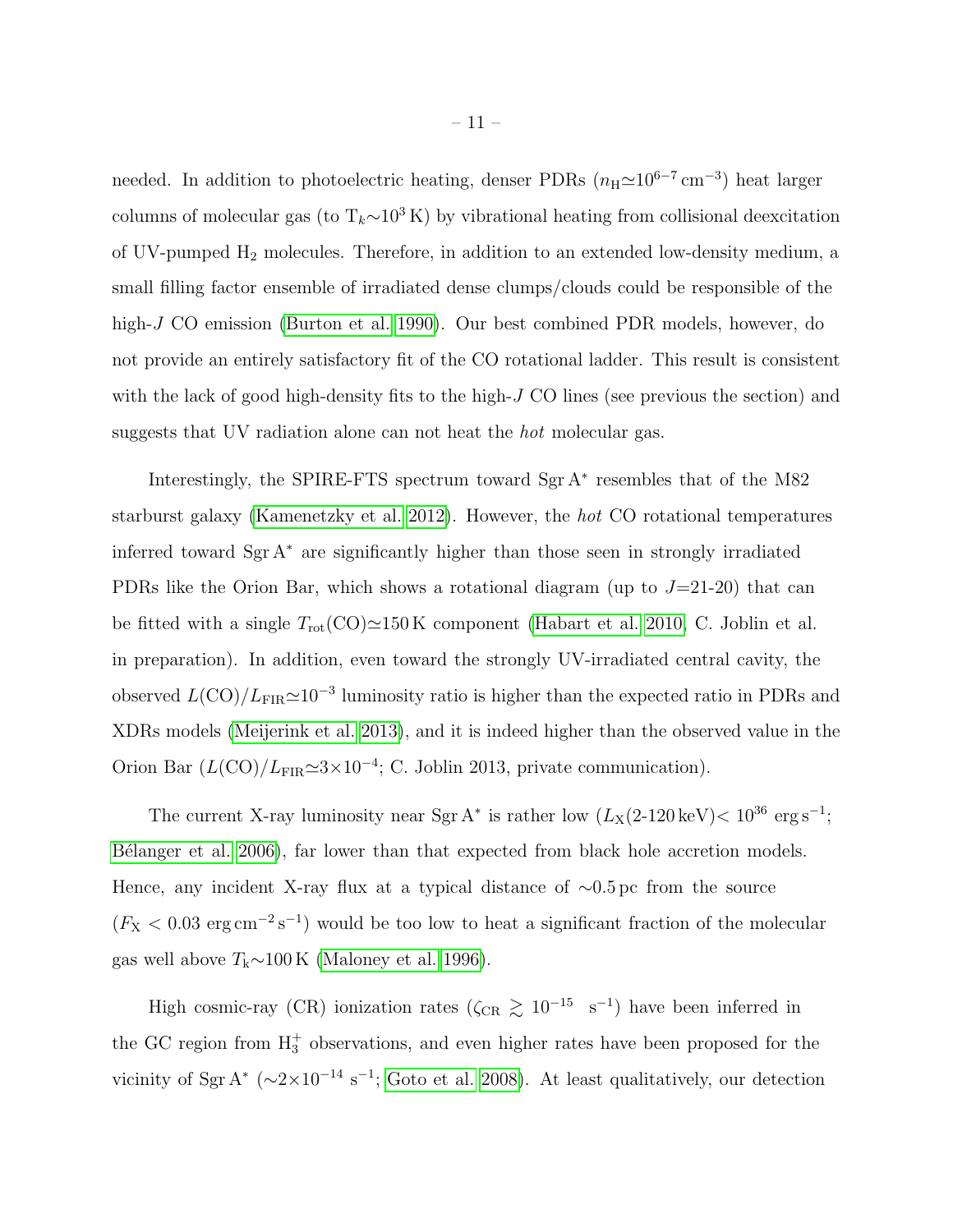of H<sub>3</sub>O<sup>+</sup> absorption lines from excited metastable levels indeed suggests that  $\zeta_{CR}$  may be high. Nevertheless, the ionization fraction of the molecular gas in the central parsec seems lower than that in much more extreme X-ray dominated AGNs like Mrk 231  $(L_X(2{\text -}10 \,\text{keV}) \simeq 6 \times 10^{43} \text{ erg s}^{-1})$ , where strong CH<sup>+</sup>, OH<sup>+</sup> and H<sub>2</sub>O<sup>+</sup> emission lines have been detected [\(van der Werf et al. 2010\)](#page-15-3). It also has to be lower than in the ULIRG galaxy Arp 220, where the detection of many excited  $OH^+$  and  $H_2O^+$  absorption lines has been associated with very enhanced X-ray/CR ionization rates ( $\zeta_{X,CR} > 10^{-13}$  s<sup>-1</sup>; González-Alfonso et al. 2013). Our observations toward Sgr A<sup>\*</sup> show that OH<sup>+</sup> and H<sub>2</sub>O<sup>+</sup> only produce appreciable ground-state absorption lines, and they are known to arise from semi-atomic diffuse clouds, where their columns are proportional to  $\zeta_{CR}$  [\(Gerin et al.](#page-13-13) [2010;](#page-13-13) [Neufeld et al. 2010;](#page-14-11) [Hollenbach et al. 2012\)](#page-14-12). Hence,  $\zeta_{CR}$  toward Sgr A<sup>\*</sup> is very likely higher than in Galactic disk clouds, but lower than  $\zeta_{X,CR}$  in Mrk 231 or Arp 220. Simple thermodynamic considerations show that even  $\zeta_{CR}$ =2×10<sup>-14</sup> s<sup>-1</sup> would only heat the gas to a few tens of K (see also [Glassgold et al. 2012\)](#page-13-14). Therefore, neither X-rays nor CRs presently dominate the heating of the hot molecular gas near Sgr A<sup>∗</sup> .

Low-density shocks (and related supersonic turbulence dissipation and magnetic viscous heating) are promising candidates in the highly magnetized GC environment [\(Morris &](#page-14-13) [Serabyn 1996\)](#page-14-13). In particular, non-dissociative, magnetohydrodynamic shocks tend to produce regions that are roughly isothermal, reaching very high temperatures without destroying molecules ( $T_k$ >1000 K for shock velocities  $v_s$ >20 km s<sup>-1</sup> in C-type shock models by [Kaufman & Neufeld 1996\)](#page-14-14). In fact, shocks with a variety of densities,  $v_s$  and magnetic field strengths dominate the heating of the hot molecular gas seen in protostellar outflows (with  $L({\rm CO})/L_{\rm FIR} \simeq 2 \times 10^{-3}$  observed in Serpens SMM1; [Goicoechea et al. 2012\)](#page-13-15). Hence, the hot CO gas inferred toward Sgr A<sup>\*</sup>, the high  $L({\rm CO})/L_{\rm FIR}$  ratio and the almost thermal H<sup>2</sup> rovibrational spectrum [\(Tanaka et al. 1989\)](#page-15-13) suggest that, in addition to UV-driven excitation, shocks contribute to the heating of the hot molecular gas in the nucleus of the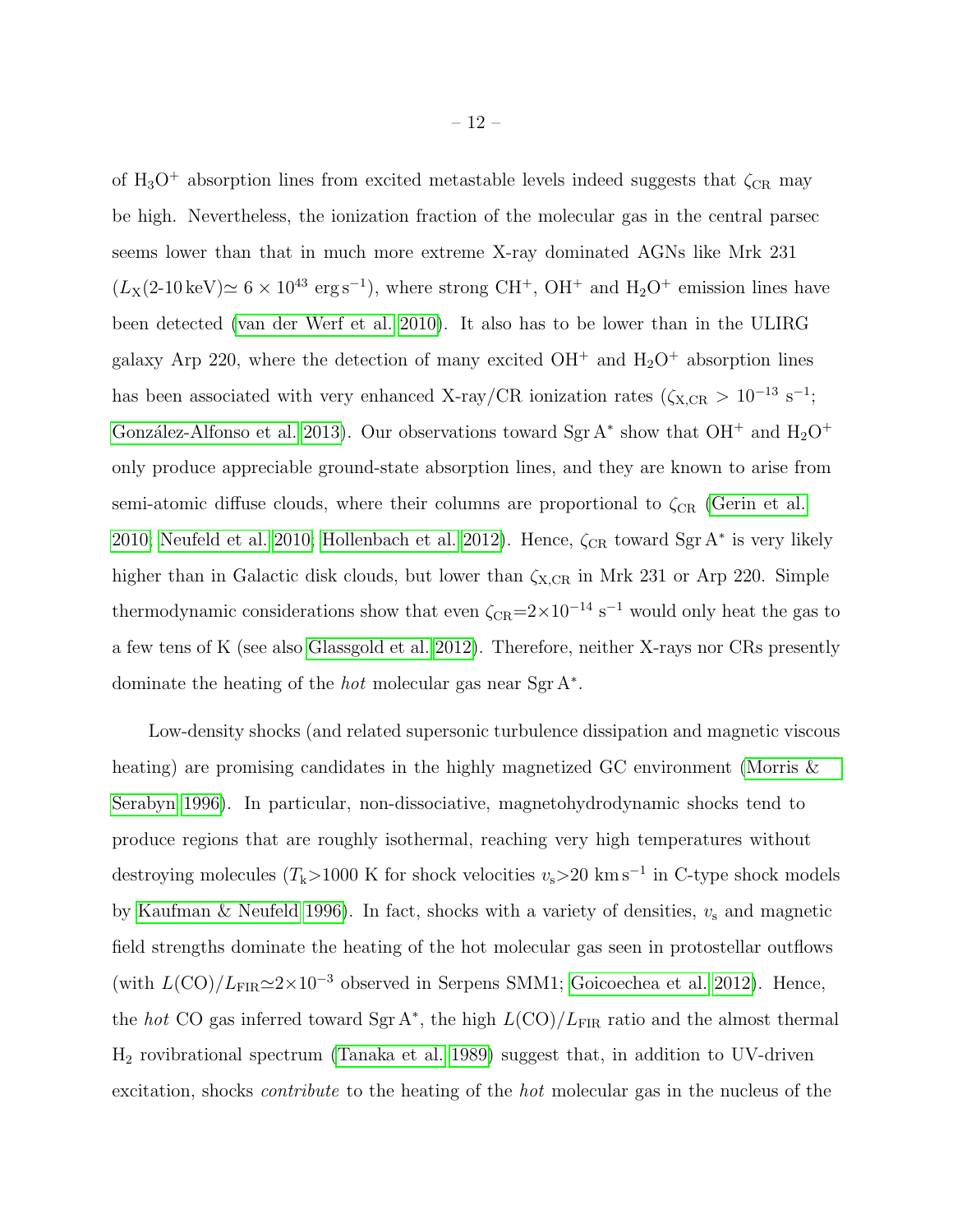Galaxy. Indeed, if a small filling factor ensemble of dense clumps/clouds does not exist, shocks likely dominate.

Whether the required shocks are produced within high-velocity molecular gas falling toward the very center region [\(Gillessen et al. 2012\)](#page-13-16), arise in clump-clump collisions (Martín-Pintado et al. 1997) or in outflows driven by high-velocity stellar winds [\(Najarro](#page-14-16) [et al. 1997\)](#page-14-16) or by protostars in the central parsec (Nishiyama  $\&$  Schödel 2013) is still uncertain.

We thank C. Lang and M.A. Requena-Torres for providing us with the VLA 6 cm radiocontinuum image in CLASS format, and C. Joblin and O. Berné for useful discussions on the Orion Bar. We thank the Spanish MINECO for funding support from grants AYA2009-07304, CSD2009-00038 and S2009ESP-1496, and NASA through an award issued by JPL/Caltech. J.R.G. is supported by a  $Ramón y Cajal$  research contract.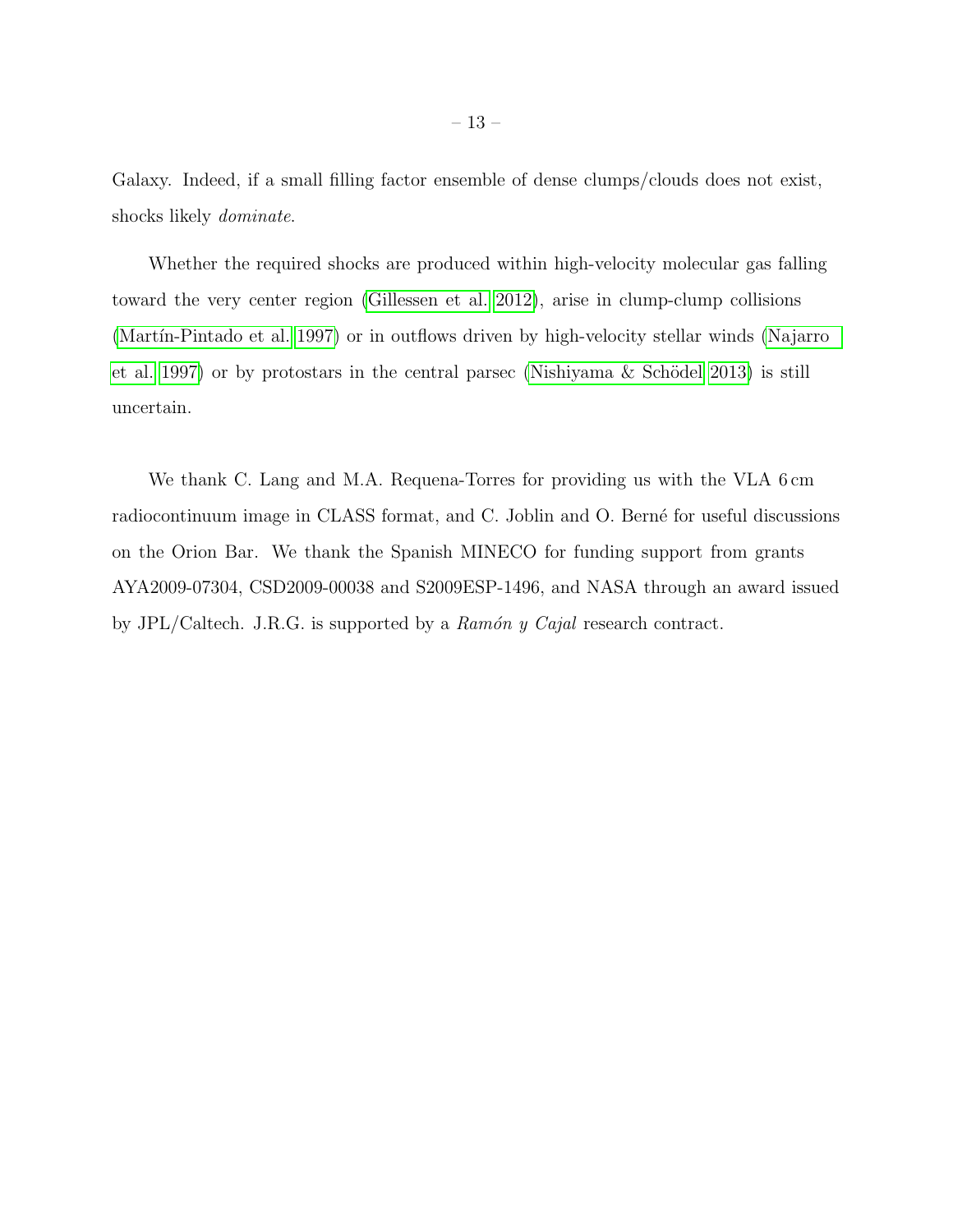#### REFERENCES

- <span id="page-13-10"></span>B´elanger, G., Glowworm, A., Renaud, M., et al. 2006, ApJ, 636, 275
- <span id="page-13-5"></span>Bernard-Salas, J., Habart, E., Arab, H., et al. 2012, A&A, 538, A37
- <span id="page-13-2"></span>Bradford, C. M., Stacey, G. J., Nikola, T., et al. 2005, ApJ, 623, 866
- <span id="page-13-8"></span>Burton, M. G., Hollenbach, D. J., & Tielens, A. G. G. M. 1990, ApJ, 365, 620
- <span id="page-13-7"></span>Etxaluze, M., Smith, H. A., Tolls, V., Stark, A. A., & González-Alfonso, E. 2011, AJ, 142, 134
- <span id="page-13-4"></span>Genzel, R., Crawford, M. K., Townes, C. H., & Watson, D. M. 1985, ApJ, 297, 766
- <span id="page-13-0"></span>Genzel, R., Eisenhauer, F., & Gillessen, S. 2010, Reviews of Modern Physics, 82, 3121
- <span id="page-13-13"></span>Gerin, M., de Luca, M., Black, J., et al. 2010, A&A, 518, L110
- <span id="page-13-16"></span>Gillessen, S., Genzel, R., Fritz, T. K., et al. 2012, Nature, 481, 51
- <span id="page-13-14"></span>Glassgold, A. E., Galli, D., & Padovani, M. 2012, ApJ, 756, 157
- <span id="page-13-15"></span>Goicoechea, J. R., Cernicharo, J., Karska, A., et al. 2012, A&A, 548, A77
- <span id="page-13-6"></span>Goicoechea, J. R., Pety, J., Gerin, M., et al. 2006, A&A, 456, 565
- <span id="page-13-12"></span>Gonz´alez-Alfonso, E., Fischer, J., Bruderer, S., et al. 2013, A&A, 550, 25
- <span id="page-13-11"></span>Goto, M., Usuda, T., Nagata, T., et al. 2008, ApJ, 688, 306
- <span id="page-13-3"></span>Griffin, M. J., Abergel, A., Abreu, A., et al. 2010, A&A, 518, L3
- <span id="page-13-1"></span>Guesten, R., Genzel, R., Wright, M. C. H., et al. 1987, ApJ, 318, 124
- <span id="page-13-9"></span>Habart, E., Dartois, E., Abergel, A., et al. 2010, A&A, 518, L116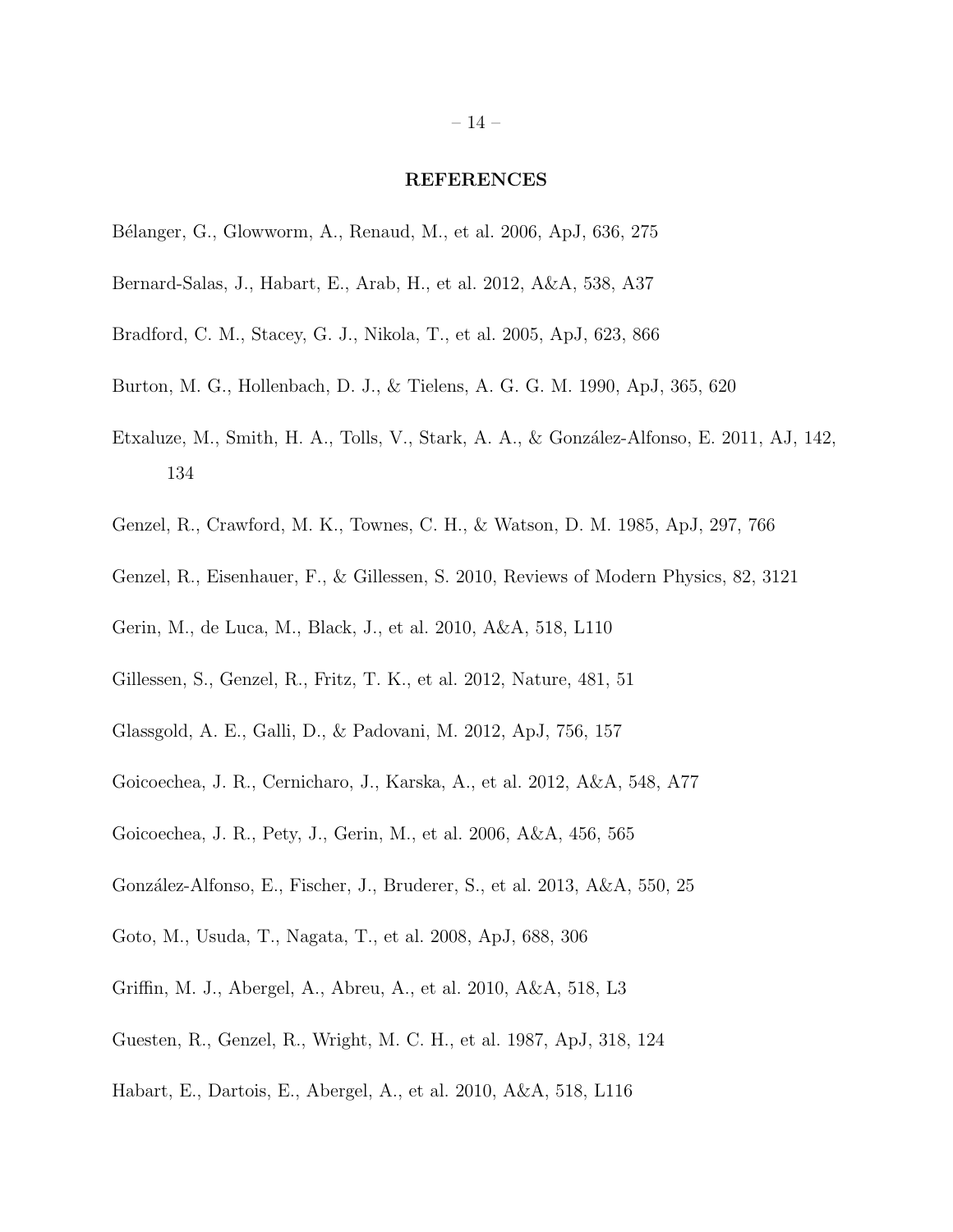<span id="page-14-2"></span>Herrnstein, R. M., & Ho, P. T. P. 2002, ApJ, 579, L83

- <span id="page-14-12"></span>Hollenbach, D., Kaufman, M. J., Neufeld, D., Wolfire, M., & Goicoechea, J. R. 2012, ApJ, 754, 105
- <span id="page-14-4"></span>Irons, W. T., Lacy, J. H., & Richter, M. J. 2012, ApJ, 755, 90
- <span id="page-14-5"></span>Jackson, J. M., Geis, N., Genzel, R., et al. 1993, ApJ, 402, 173
- <span id="page-14-9"></span>Kamenetzky, J., Glenn, J., Rangwala, N., et al. 2012, ApJ, 753, 70
- <span id="page-14-14"></span>Kaufman, M. J., & Neufeld, D. A. 1996, ApJ, 456, 611
- <span id="page-14-8"></span>Le Bourlot, J., Le Petit, F., Pinto, C., Roueff, E., & Roy, F. 2012, A&A, 541, A76
- <span id="page-14-3"></span>Lutz, D. 1999, The Universe as Seen by ISO, 427, 623
- <span id="page-14-6"></span>Maloney, P. R., Hollenbach, D. J., & Tielens, A. G. G. M. 1996, ApJ, 466, 561
- <span id="page-14-15"></span>Martín-Pintado, J., de Vicente, P., Fuente, A., & Planesas, P. 1997, ApJ, 482, L45
- <span id="page-14-10"></span>Meijerink, R., Kristensen, L. E., Weiß, A., et al. 2013, ApJ, 762, L16
- <span id="page-14-1"></span>Moneti, A., Cernicharo, J., & Pardo, J. R. 2001, ApJ, 549, L203
- <span id="page-14-0"></span>Montero-Casta˜no, M., Herrnstein, R. M., & Ho, P. T. P. 2009, ApJ, 695, 1477
- <span id="page-14-13"></span>Morris, M., & Serabyn, E. 1996, ARA&A, 34, 645
- <span id="page-14-16"></span>Najarro, F., Krabbe, A., Genzel, R., et al. 1997, A&A, 325, 700
- <span id="page-14-7"></span>Neufeld, D. A. 2012, ApJ, 749, 125
- <span id="page-14-11"></span>Neufeld, D. A., Goicoechea, J. R., Sonnentrucker, P., et al. 2010, A&A, 521, L10
- <span id="page-14-17"></span>Nishiyama, S., & Schödel, R. 2013, A&A, 549, A57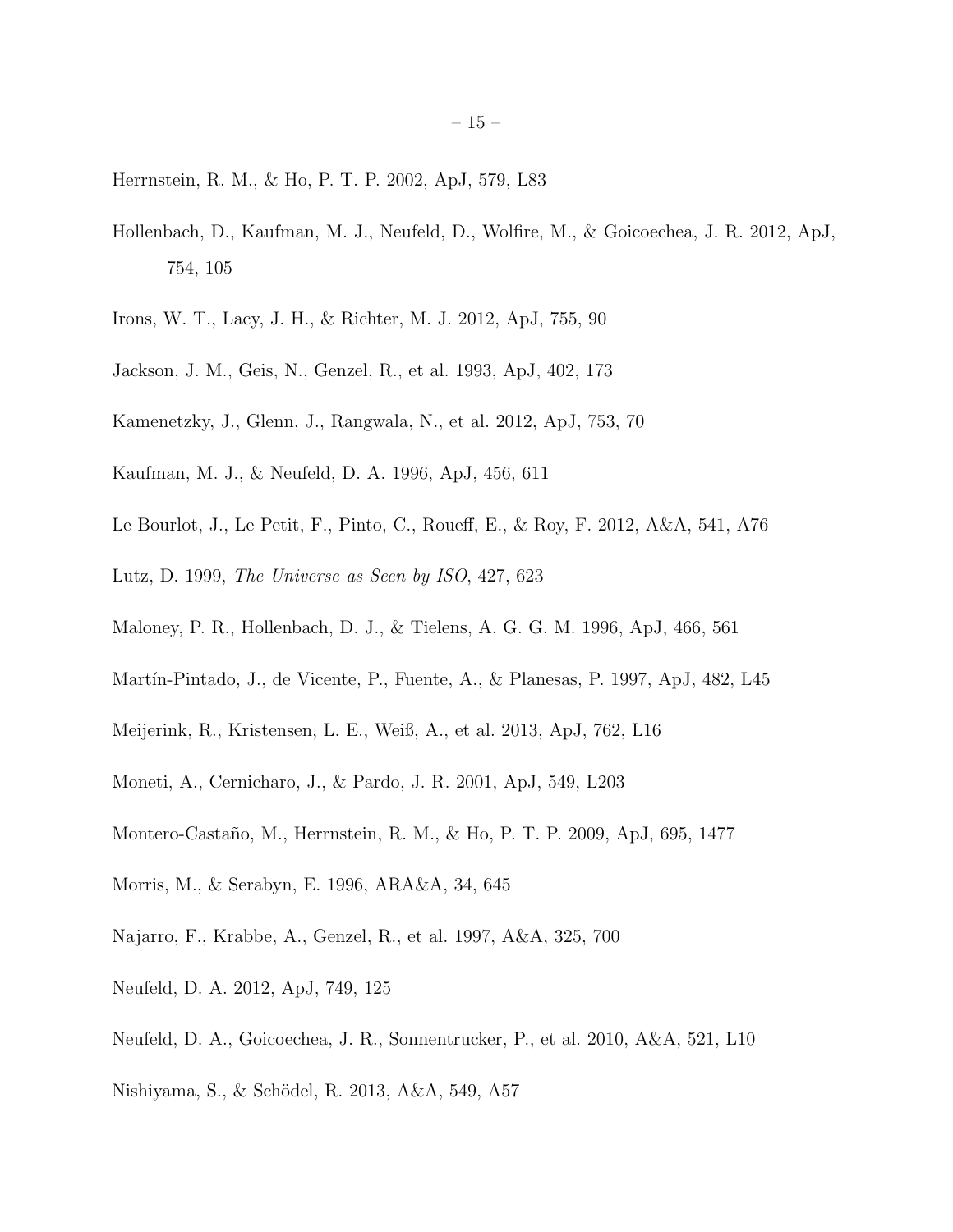- <span id="page-15-7"></span>Paumard, T., Maillard, J.-P., & Morris, M. 2004, A&A, 426, 81
- <span id="page-15-12"></span>Penzias, A. A. 1980, Science, 208, 663
- <span id="page-15-4"></span>Pilbratt, G. L., Riedinger, J. R., Passvogel, T., et al. 2010, A&A, 518, L1
- <span id="page-15-5"></span>Poglitsch, A., Waelkens, C., Geis, N., et al. 2010, A&A, 518, L2
- <span id="page-15-0"></span>Reid, M. J. 1993, ARA&A, 31, 345
- <span id="page-15-2"></span>Requena-Torres, M. A., Güsten, R., Weiß, A., et al. 2012, A&A, 542, L21
- <span id="page-15-8"></span>Rubin, R. H., Simpson, J. P., Lord, S. D., et al. 1994, ApJ, 420, 772
- <span id="page-15-6"></span>Serabyn, E., & Lacy, J. H. 1985, ApJ, 293, 445
- <span id="page-15-9"></span>Shields, J. C., & Ferland, G. J. 1994, ApJ, 430, 236
- <span id="page-15-11"></span>Sonnentrucker, P., Neufeld, D. A., Gerin, M., De Luca, M., Indriolo, N., Lis, D. C. , & Goicoechea, J.R. 2013, ApJ, 763, L19
- <span id="page-15-13"></span>Tanaka, M., Hasegawa, T., Hayashi, S. S., Brand, P. W. J. L., & Gatley, I. 1989, ApJ, 336, 207
- <span id="page-15-3"></span>van der Werf, P. P., Isaak, K. G., Meijerink, R., et al. 2010, A&A, 518, L42
- <span id="page-15-10"></span>Wolfire, M. G., Tielens, A. G. G. M., & Hollenbach, D. 1990, ApJ, 358, 116
- Yang, B., Stancil, P. C., Balakrishnan, N., & Forrey, R. C. 2010, ApJ, 718, 1062
- <span id="page-15-1"></span>Yusef-Zadeh, F., & Morris, M. 1987, ApJ, 320, 545

This manuscript was prepared with the AAS LAT<sub>E</sub>X macros v5.2.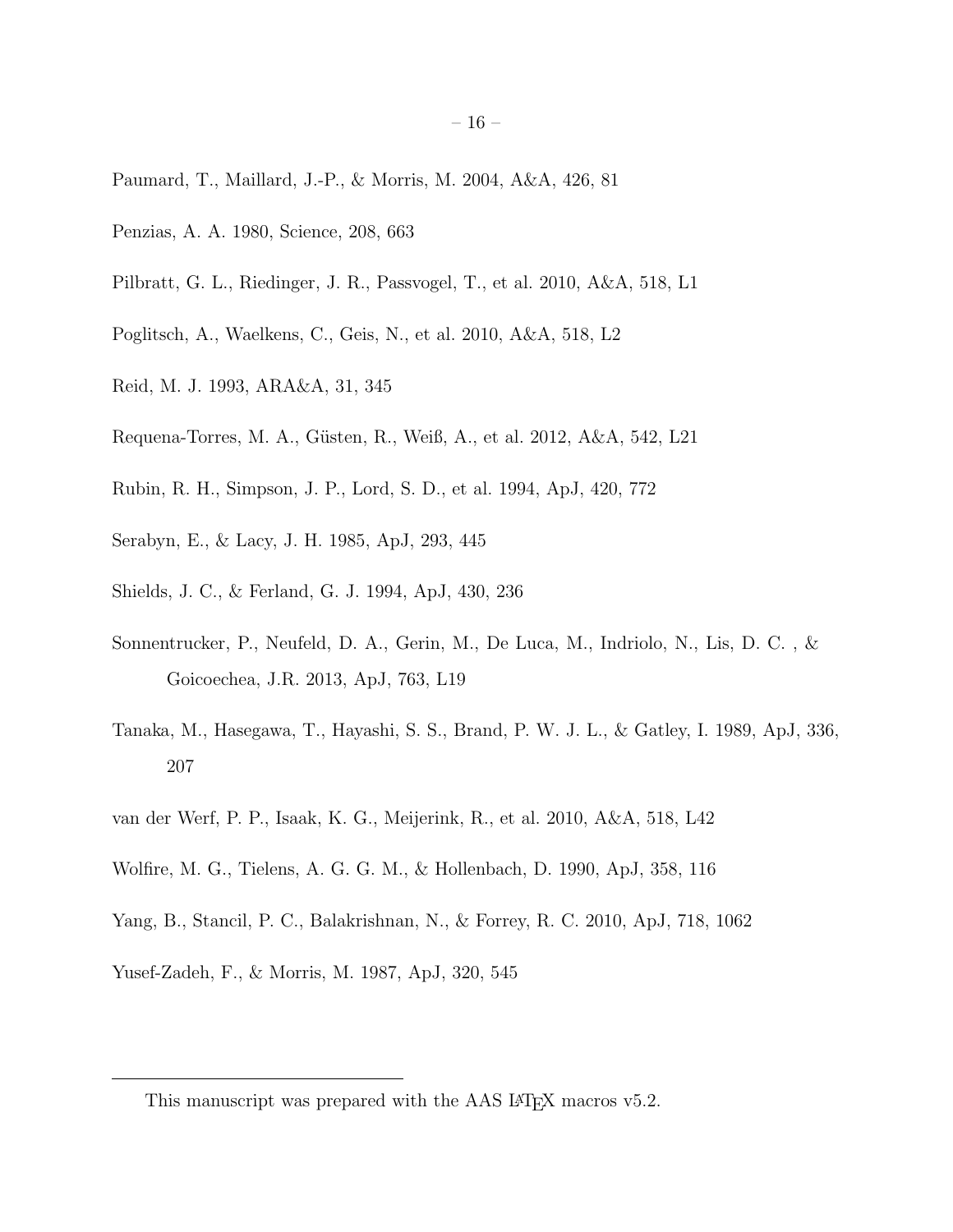<span id="page-16-0"></span>

| Species                      | Transition                  | $\lambda(\mu m)$ | $E_{\rm u}/k$ (K) | $I_{\rm obs}{}^a$ | $C_{\lambda}{}^{b}$ |
|------------------------------|-----------------------------|------------------|-------------------|-------------------|---------------------|
| [O <sub>III</sub> ]          | ${}^{3}P_{2} - {}^{3}P_{1}$ | 51.815           | 441               | $1.52E - 05c$     | 1.152               |
| [N <sub>III</sub> ]          | $^{2}P_{3/2} - ^{2}P_{1/2}$ | 57.317           | 251               | 2.69E-06          | 1.132               |
| [O I]                        | ${}^{3}P_1 - {}^{3}P_2$     | 63.184           | 228               | $1.62E-05$        | 1.116               |
| [O <sub>III</sub> ]          | ${}^{3}P_1-{}^{3}P_0$       | 88.356           | 163               | 3.30E-06          | 1.076               |
| [NII]                        | ${}^{3}P_2-{}^{3}P_1$       | 121.898          | 188               | 2.21E-06          | 1.051               |
| [O I]                        | ${}^{3}P_0 - {}^{3}P_1$     | 145.525          | 327               | 2.11E-06          | 1.041               |
| $\left[ \text{C II} \right]$ | $^{2}P_{3/2} - ^{2}P_{1/2}$ | 157.741          | 91                | 5.26E-06          | 1.037               |
| [N <sub>II</sub> ]           | ${}^{3}P_1 - {}^{3}P_0$     | 205.178          | 70                | 4.51E-07          | 1.026               |
| $[C_1]$                      | ${}^{3}P_2-{}^{3}P_1$       | 370.414          | 63                | 1.22E-07          | 1.013               |
| $[C_1]$                      | ${}^{3}P_1-{}^{3}P_0$       | 609.133          | 24                | $1.95E-08$        | 1.007               |
| $^{12}$ CO                   | $J = 24 - 23$               | 108.763          | 1656.6            | 1.40E-08          | 1.058               |
| $^{12}$ CO                   | $J = 23 - 22$               | 113.458          | 1524.3            | $3.49E-08d$       | 1.055               |
| $^{12}$ CO                   | $J = 22 - 21$               | 118.581          | 1397.4            | 2.37E-08          | 1.052               |
| $^{12}$ CO                   | $J = 21 - 20$               | 124.193          | 1276.1            | 3.95E-08          | 1.049               |
| $^{12}$ CO                   | $J = 20 - 19$               | 130.369          | 1160.3            | 3.58E-08          | 1.047               |
| $^{12}\mathrm{CO}$           | $J = 19 - 18$               | 137.196          | 1049.9            | 5.26E-08          | 1.044               |
| $^{12}$ CO                   | $J = 18 - 17$               | 144.784          | 945.0             | 4.67E-08          | 1.041               |
| $^{12}$ CO                   | $J = 17 - 16$               | 153.267          | 845.6             | 5.23E-08          | 1.038               |
| $^{12}\mathrm{CO}$           | $J = 16 - 15$               | 162.812          | 751.8             | 7.54E-08          | 1.035               |
| $^{12}\mathrm{CO}$           | $J = 15 - 14$               | 173.631          | 663.4             | $9.66E-08$        | 1.032               |
| $^{12}$ CO                   | $J = 14 - 13$               | 185.999          | 580.5             | 1.30E-07          | 1.030               |
| $^{12}$ CO                   | $J = 13 - 12$               | 200.272          | 503.2             | 1.59E-07          | 1.027               |
| $^{12}\mathrm{CO}$           | $J = 12 - 11$               | 216.927          | 431.3             | 1.94E-07          | 1.025               |
| $^{12}$ CO                   | $J = 11 - 10$               | 236.613          | 365.0             | 2.38E-07          | 1.022               |
| $^{12}$ CO                   | $J = 10 - 9$                | 260.240          | 304.2             | 2.75E-07          | 1.020               |
| $^{12}$ CO                   | $J = 9-8$                   | 289.120          | 248.9             | 2.84E-07          | 1.017               |
| $^{12}$ CO                   | $J = 8 - 7$                 | 325.225          | 199.1             | 3.89E-07          | 1.015               |
| $^{12}\mathrm{CO}$           | $J = 7 - 6$                 | 371.650          | 154.9             | 3.08E-07          | 1.013               |
| $^{12}\mathrm{CO}$           | $J = 6 - 5$                 | 433.556          | 116.2             | $2.02E-07$        | 1.011               |
| $^{12}$ CO                   | $J = 5 - 4$                 | 520.231          | 83.0              | 1.34E-07          | 1.009               |
| $^{12}$ CO                   | $J = 4-3$                   | 650.252          | 55.3              | 7.81E-08          | 1.007               |
| 13 <sub>CO</sub>             | $J = 12 - 11$               | 226.898          | 412.4             | 6.53E-09          | 1.023               |
| $^{13}$ CO                   | $J = 11 - 10$               | 247.490          | 348.9             | 6.68E-09          | 1.021               |
| $^{13}$ CO                   | $J = 10-9$                  | 272.205          | 290.8             | 8.52E-09          | 1.019               |
| $^{13}$ CO                   | $J = 9-8$                   | 302.415          | 237.9             | 1.94E-08          | 1.016               |
| $^{13}\mathrm{CO}$           | $J = 8 - 7$                 | 340.181          | 190.4             | $2.00E-08$        | 1.014               |
| $^{13}\mathrm{CO}$           | $J = 7-6$                   | 388.743          | 148.1             | $1.63E-08$        | 1.012               |
| $^{13}$ CO                   | $J = 6-5$                   | 453.498          | 111.1             | $6.25E-09$        | 1.010               |
| $^{13}$ CO                   | $J = 5 - 4$                 | 544.161          | 79.3              | 1.08E-08          | 1.008               |

Table 1. Atomic and CO Line Intensities Toward Sgr A<sup>∗</sup>

a<br>Observed lines intensities above  $3\sigma$  in<br>  $\text{W}\,\text{m}^{-2}\,\text{sr}^{-1}.$  Absolute calibration accuracy up to  ${\sim}30\%.$ 

 $^{\rm b}$ Extinction correction factors. $^{\rm c}$  From Shields & Ferland (1994).

 $^{\rm d}$  Blended with the  $o\text{-}{\rm H}_2\rm{O}$   $4_{14}$  -3 $_{03}$  line.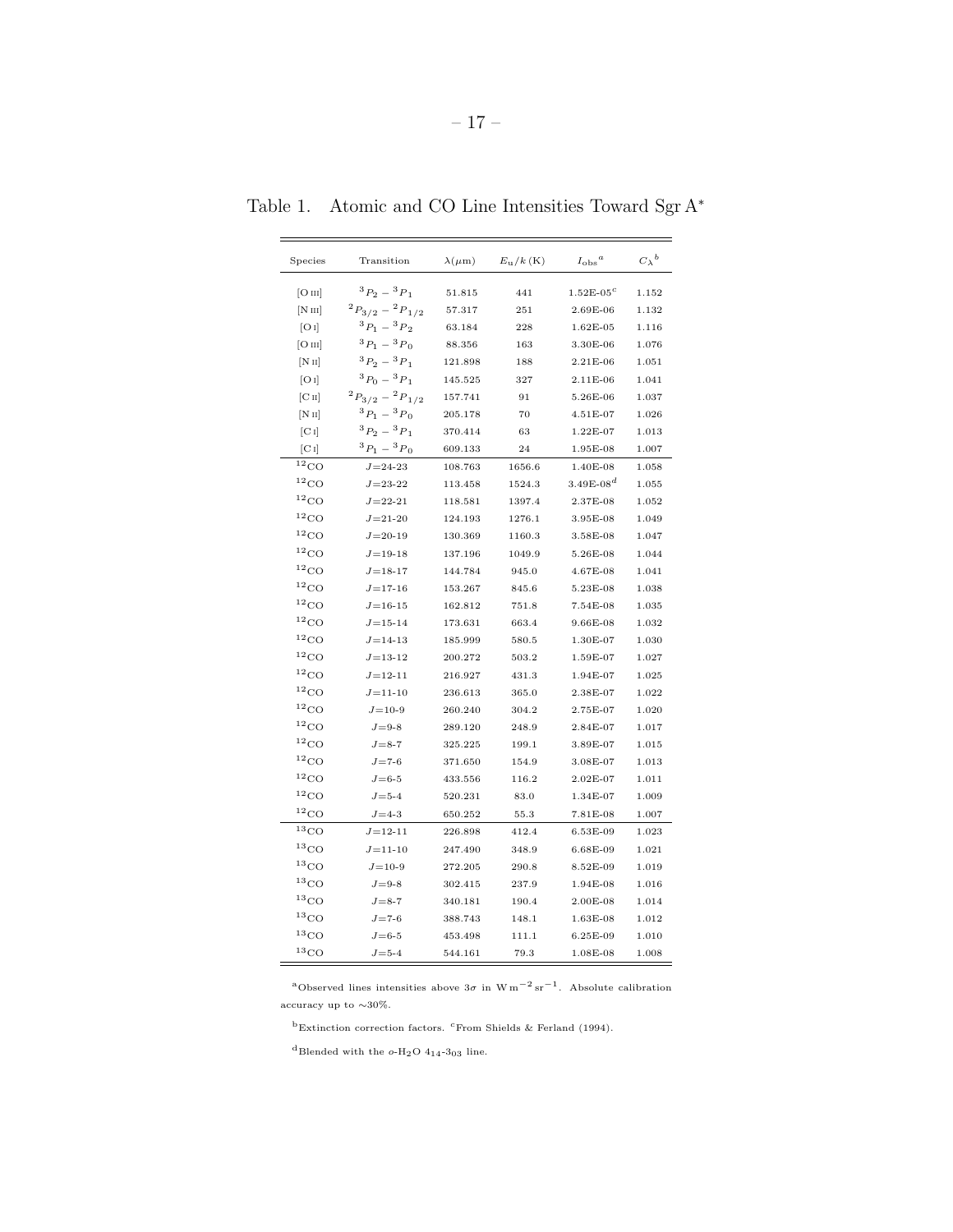

<span id="page-17-0"></span>Fig. 1.— (a) SPIRE-FTS <sup>12</sup>CO J=13-12 sparse-sampling map of the GC and VLA 6cm radio continuum showing ionized gas in the mini-spiral (cyan contours, [Yusef-Zadeh & Morris](#page-15-1) [1987\)](#page-15-1). Sgr A<sup>\*</sup> is marked with a star. The PACS footprint is overplotted. Panels  $(b)$ ,  $(c)$  and (d): PACS continuum-subtracted maps for the CO  $J=19-18$  (137.196  $\mu$ m), [N III] 57.317  $\mu$ m and  $[O I] 63.183 \mu m$  lines. The center of each spaxel corresponds to its offset position with respect to Sgr A<sup>\*</sup>. The X-axis represents the  $-700$  to  $+700$  km s<sup>-1</sup> velocity scale. The line flux scale (Y-axis) is shown in each map. The 6cm radio continuum image is shown in the background.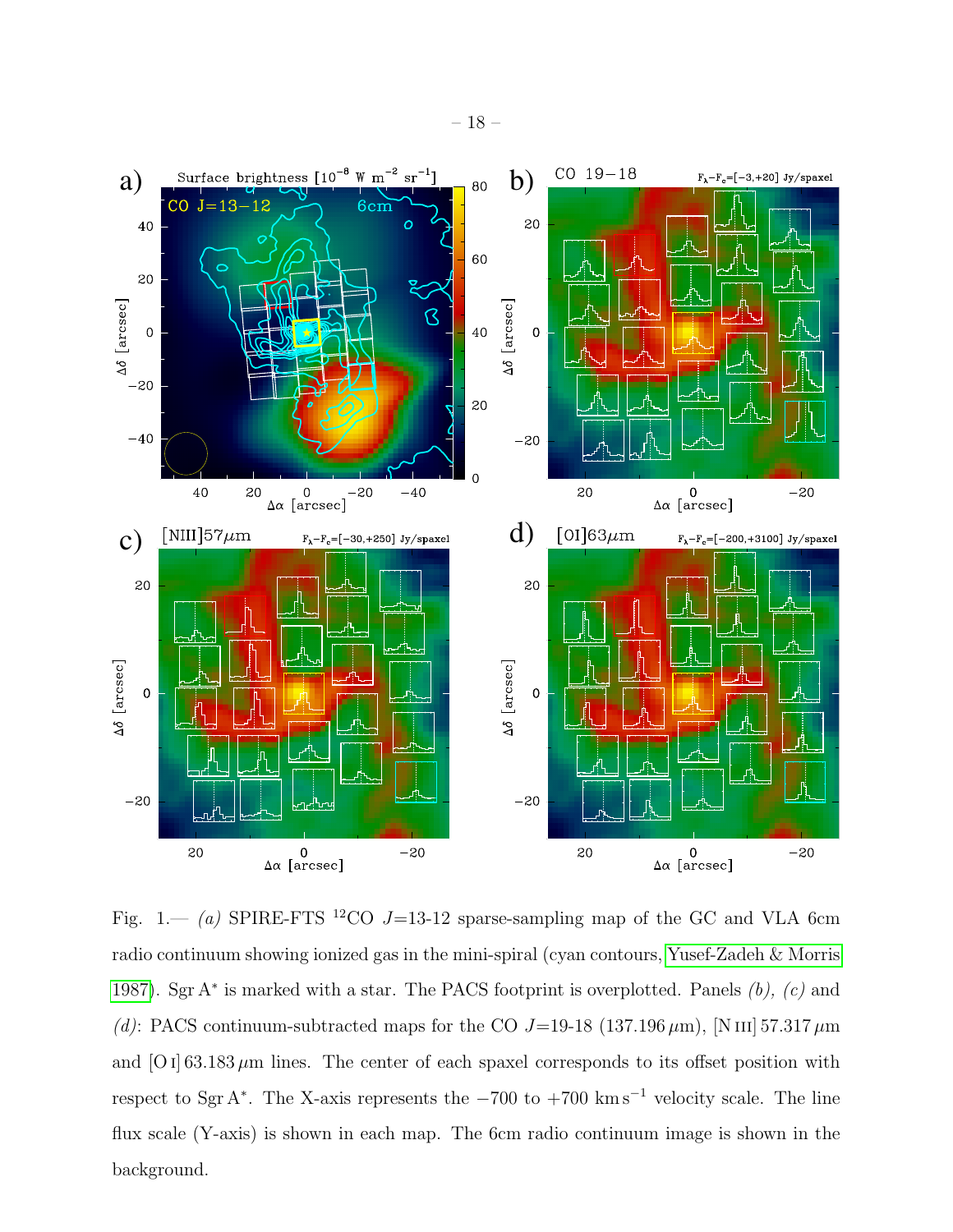

<span id="page-18-0"></span>Fig. 2. Top panel: SPIRE-FTS spectrum toward SgrA<sup>\*</sup>. Middle and bottom panels: PACS spectra toward Sgr A<sup>\*</sup> (black curves; yellow spaxel in Fig. 1a) and also toward the S-CND (gray curves; blue spaxel in Fig. 1a). Flux density units are Jy spaxel<sup>-1</sup> for PACS and Jy beam<sup>−</sup><sup>1</sup> for SPIRE.